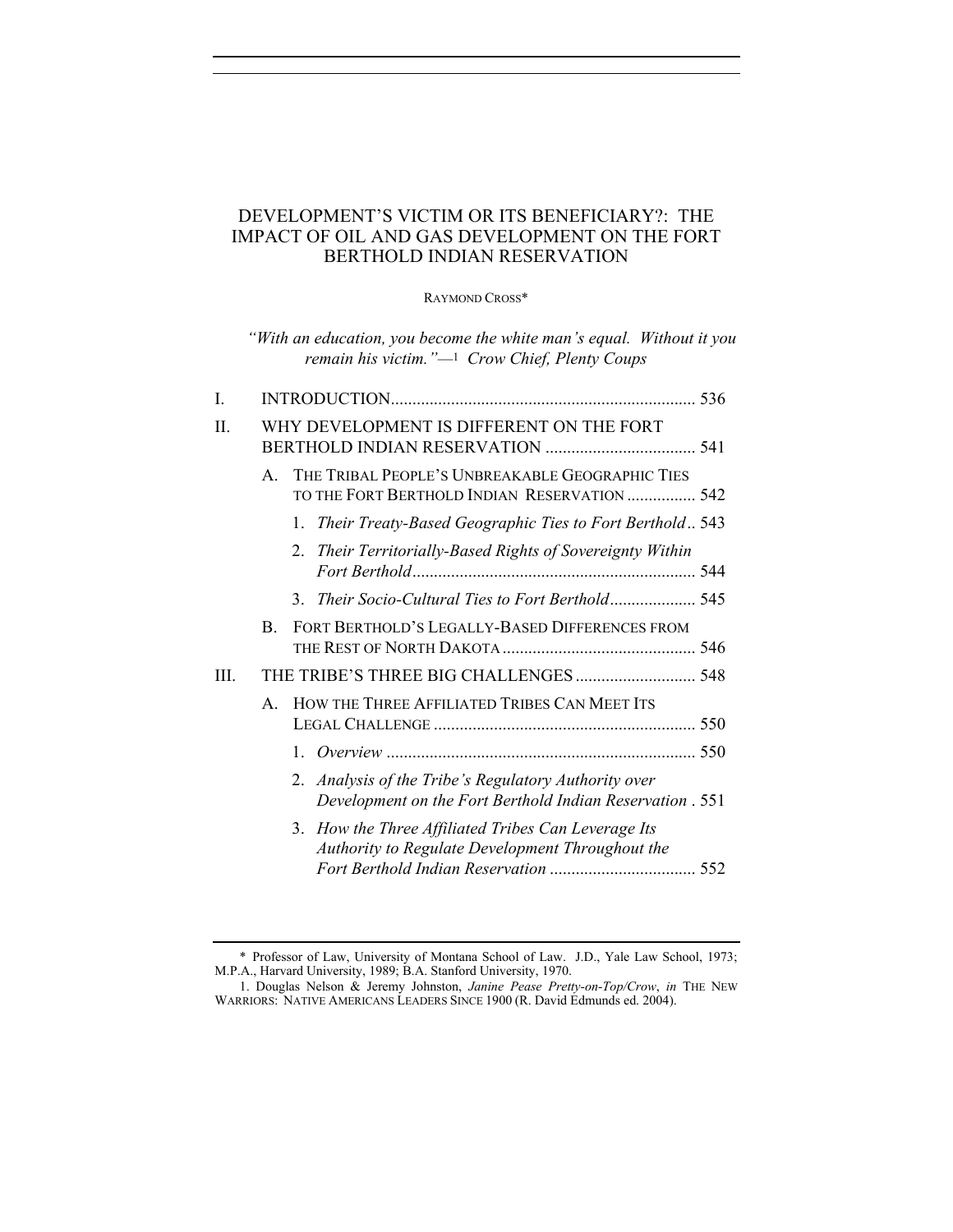|    |                                                                                     |                |              | 4. How the Tribe Can Use Its Inherent and Federally<br>Delegated Authority to Regulate Development on the                              |  |  |  |
|----|-------------------------------------------------------------------------------------|----------------|--------------|----------------------------------------------------------------------------------------------------------------------------------------|--|--|--|
|    | B.                                                                                  |                |              | HOW THE THREE AFFILIATED TRIBES CAN MEET ITS                                                                                           |  |  |  |
|    |                                                                                     |                |              |                                                                                                                                        |  |  |  |
|    |                                                                                     | $\overline{2}$ |              | The Tribe's New Inter-Governmental Relations Strategy555                                                                               |  |  |  |
|    |                                                                                     | 3.             |              | The Tribe's Strategy for Using Its Governmental and<br>Corporate Powers to Accomplish Its Long-Term Goals 559                          |  |  |  |
|    |                                                                                     | 4.             |              | The Tribe's Strategy for Building Its Human and Social                                                                                 |  |  |  |
|    |                                                                                     |                | a.           |                                                                                                                                        |  |  |  |
|    |                                                                                     |                | $\mathbf{b}$ | Power Sharing with the Tribal Communities  563                                                                                         |  |  |  |
| V. | THE TRIBE'S GOVERNMENTAL INITIATIVE TO<br>REGULATE DEVELOPMENT ON THE FORT BERTHOLD |                |              |                                                                                                                                        |  |  |  |
|    | $A_{-}$                                                                             |                |              | EFFICIENCY AND FAIRNESS AS THE BASIS FOR TODAY'S<br><b>GOVERNMENTAL REGULATION OF OIL AND GAS</b>                                      |  |  |  |
|    | $B_{-}$                                                                             |                |              | WHAT THE TRIBE CAN LEARN FROM ITS REVIEW OF OIL                                                                                        |  |  |  |
|    | $\mathcal{C}^-$                                                                     |                |              | WHAT ENVIRONMENTAL SAFEGUARDS WILL<br>ADEQUATELY ADDRESS THE DISTINCTIVE SOCIAL AND<br>ENVIRONMENTAL NEEDS OF THE FORT BERTHOLD INDIAN |  |  |  |
| VI |                                                                                     |                |              |                                                                                                                                        |  |  |  |
|    |                                                                                     |                |              |                                                                                                                                        |  |  |  |

## I. INTRODUCTION

North Dakota can, according to oil tycoon Harold Hamm, become the next Saudi Arabia.2 He estimates that its Bakken oil and gas fields, once fully developed, will yield some twenty-four billion barrels of oil.3 The on-

<sup>2.</sup> Stephen Moore, *The Weekend Interview with Harold Hamm: How North Dakota Became Saudi Arabia*, WALL ST. J., Oct. 1, 2011, at A13.

<sup>3.</sup> *Id.*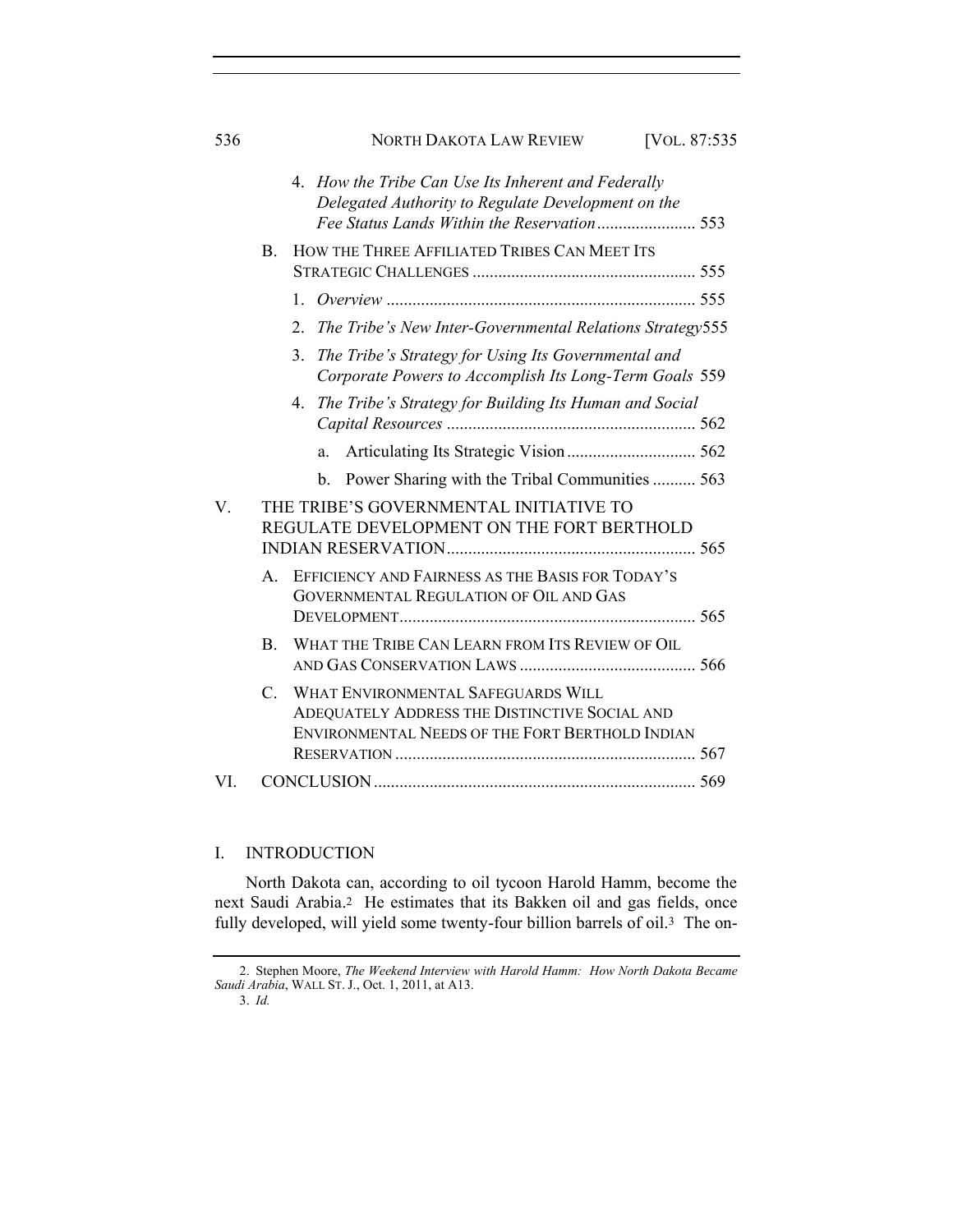going development of this gigantic and prolific oil field has already helped propel the United States into third place among the world's oil producing nations.4 However, if North Dakota will soon become the next Saudi Arabia, as Hamm claims, then the Fort Berthold Indian Reservation, which sits directly on top of the Bakken formation, deserves to be called little Saudi Arabia.<sup>5</sup>

My article, however, tells a somewhat less positive, but possibly more realistic, story of oil and gas development in North Dakota than the one told by Harold Hamm in his recent interview with the Wall Street Journal. My goal is to assess whether oil and gas development on the Fort Berthold Indian Reservation*—*given those critical geographic, legal and sociocultural differences which set it apart from the rest of North Dakota*—*will bring with it potentially devastating and unmanageable impacts that may overwhelm the tribal people of that reservation. My article, therefore, seeks to fill an analytic gap in the existing oil and gas scholarship that has not, in my estimation, given sufficient regard to development's unique risks and impacts in Indian Country.

Three interrelated phenomena help explain why large scale oil and gas development has come to western North Dakota and the Fort Berthold Indian Reservation. First, the dramatic rise in the world price of oil has rendered it profitable to develop the oil and gas resources of the Bakken formation.6 Second, the use of two new, or re-adapted, oil and gas extraction technologies — horizontal drilling and hydraulic fracturing  have made the development of that formation technically feasible.<sup>7</sup> Third, the United States Geological Survey's (USGS) recent substantial upward revision of its estimate of the potentially recoverable amount of oil and gas reserves in the Bakken formation piqued the interest of many hitherto wary development companies.<sup>8</sup>

<sup>4.</sup> Hamm asserts that with the right set of national energy policies the United States could be "completely energy independent by the end of the decade."  $\overrightarrow{Id}$ . As befits "a man who thinks big," he also claims that if the federal government would allow more drilling on its lands and waters that it "could over time raise \$18 trillion in royalties." *Id.*

<sup>5.</sup> *See* Eloise Ogden, *Fort Berthold Reservation Prime Bakken Area*, MINOT DAILY NEWS (Apr. 24, 2011), http://www mhanation.com/main/news/2010/2010\_04\_27). Veteran news reporter Eloise Ogden asserts that the Fort Berthold Reservation sits "right on top of the [geologic] formation thought to be the largest continuous oil reserve in the lower 48 states." *Id.* She also reports that the United States Geological Survey now estimates that formation holds approximately three hundred billion barrels oil. *Id.*

<sup>6.</sup> *See* U.S. Energy Information Admin*, Spot Prices*, EIA.GOV, (Aug. 29, 2012) http://www.eia.gov/dnav/pet/pet\_pri\_spt\_s1\_d htm.

<sup>7.</sup> *See* U.S. ENERGY INFORMATION ADMIN. TECHNOLOGY-BASED OIL AND NATURAL GAS PLANS: SHALE SHOCK! COULD THERE BE BILLIONS IN THE BAKKEN? 2, 5 (2006).

<sup>8</sup>*. See* LAWRENCE O. ANNA ET. AL., ASSESSMENT OF UNDISCOVERED OIL AND GAS RESOURCES OF THE WILLISTON BASIN PROVINCE OF NORTH DAKOTA, MONTANA, AND SOUTH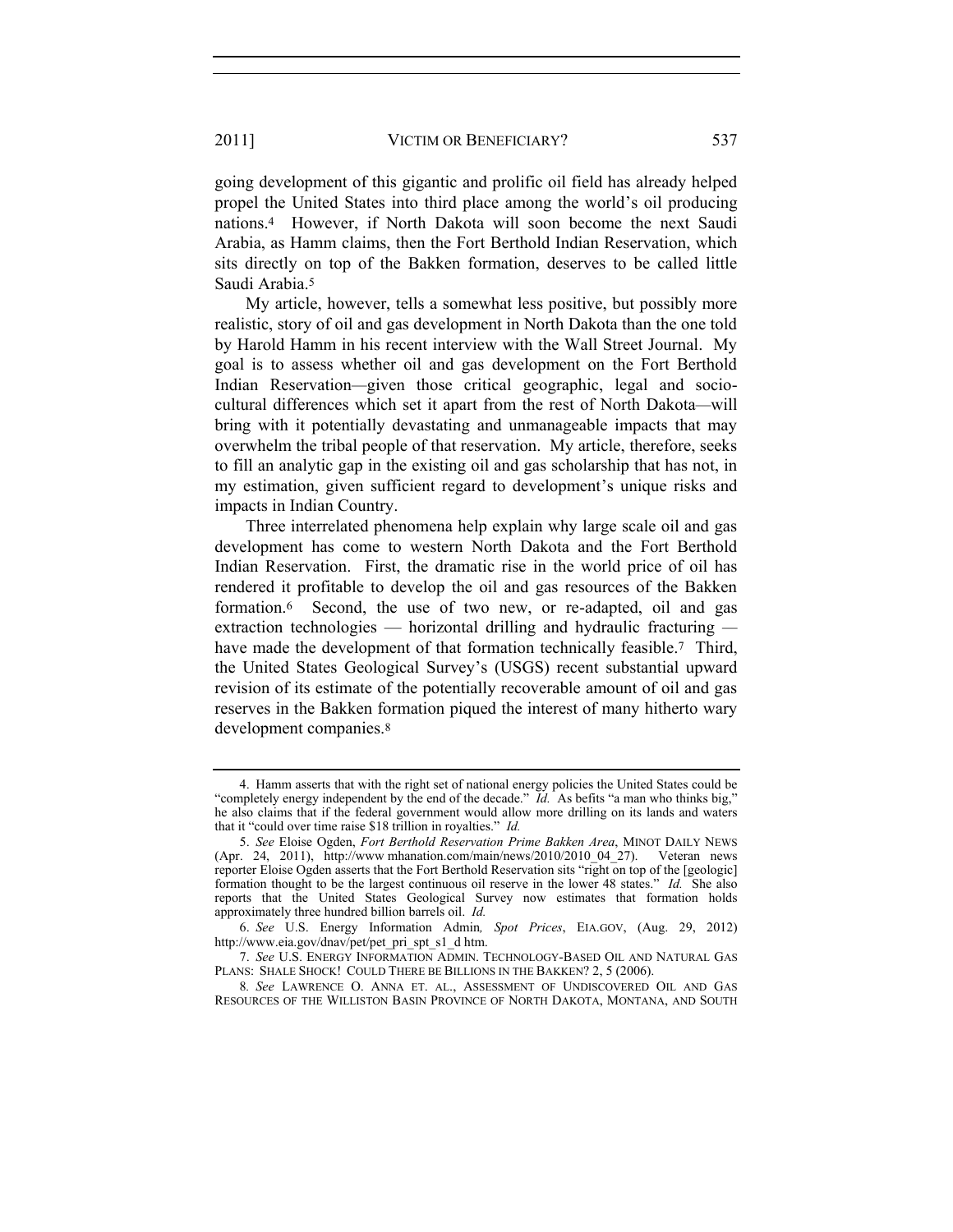According to recent oil and gas statistics, the Fort Berthold Indian Reservation sits directly on top of some three hundred billion barrels of oil.<sup>9</sup> Furthermore, given today's relatively sophisticated extraction technologies, some experts estimate that over twenty-four billion barrels of oil can be economically recovered from the formation.10 In just the Mandaree and Shell Creek segments of the reservation alone, it is forecasted that some 1600 to 3000 new wells will be drilled over the next several years.<sup>11</sup> Development's present impact is demonstrated by the fact that over 2500 oil trucks a day use the reservation's few, narrow, and now heavily damaged rural roadways.12 However, within two years, the level of truck usage is expected to at least triple to over 7500 oil trucks a day.<sup>13</sup>

My article's thesis is that the tribal people confront quantitatively and qualitatively different risks and impacts from oil and gas development on the Fort Berthold Indian Reservation. Indeed, North Dakota and the federal government may take a different attitude towards this development because they, unlike the tribal people, are not directly confronted by its risks and impacts. A brief assessment of these two governments' attitudes toward development may help reveal their different perception of its impacts. North Dakota sees oil and gas development in a generally positive light. After all, the development brings with it high-paying jobs, significant oil and gas revenues, and substantial funding for new social options for both its present day citizens as well as its future citizens. For these very good reasons, North Dakota can afford to regard development's impacts as presenting only manageable and highly localized effects within a contained,

9. *See* Ogden*, supra* note 5.

10. *See* Moore, *supra* note 2, at A13. Harold Hamm estimates the Bakken field, at full development, will produce more than twenty-four billion barrels of oil. *Id.* He also claims that this oil and gas field "is almost twice as big as the oil reserves in Prudhoe Bay, Alaska . . . ." *Id.*

11. Jodi Rave, *Fort Berthold Reservation to Provide Backdrop for International Discussion on Energy and Climate Change*, TODAYMEDIANETWORK (June 30, 2011), http://indiancountry todaymedianetwork.com/2011/06/30/fort-berthold-reservation-to-provide-backdrop-forinternational-discussion-on-energy-and-climate-change-41176.

12. Eloise Ogden, *Three Affiliated Tribes Ask BIA for Help with Highway Safety Issues*, MINOTDAILYNEWS.COM (Feb. 22, 2011), http://www.minotdailynews.com/page/content.detail/ id/552162/Fort-Berthold-roads html?nav=5010.

13. *See North Dakota Flight Sparks Discussion on Impact of Oil Boom*, LIGHTHAWK (Sept. 2010), http://www.lighthawk.org/WayPoint/WayPoint%20September%202010.pdf. Some commentators contend that too little attention has been paid to the non-economic impacts including the public safety impacts—of oil development on the health and well being of both the tribal and non-tribal people of this region of North Dakota. For example, the major reservation road, Highway 23 that connects the reservation towns of New Town and Parshall, has the dubious reputation of being "the most dangerous road in the world without a bomb hidden on it." *Id.*

DAKOTA, FACT SHEET, U.S GEOLOGICAL SURVEY (2008); *see also* U.S. Dept' of Interior, U.S. Geological Survey, *3 to 4.3 Billions of Barrels of Technologically Recoverable Oil Assessed in North Dakota and Montana's Bakken Formation—25 Times More than 1995 Estimate*, USGS, (Apr. 10, 2008), http://www.usgs.gov/newsroom/article.asp?ID=1911.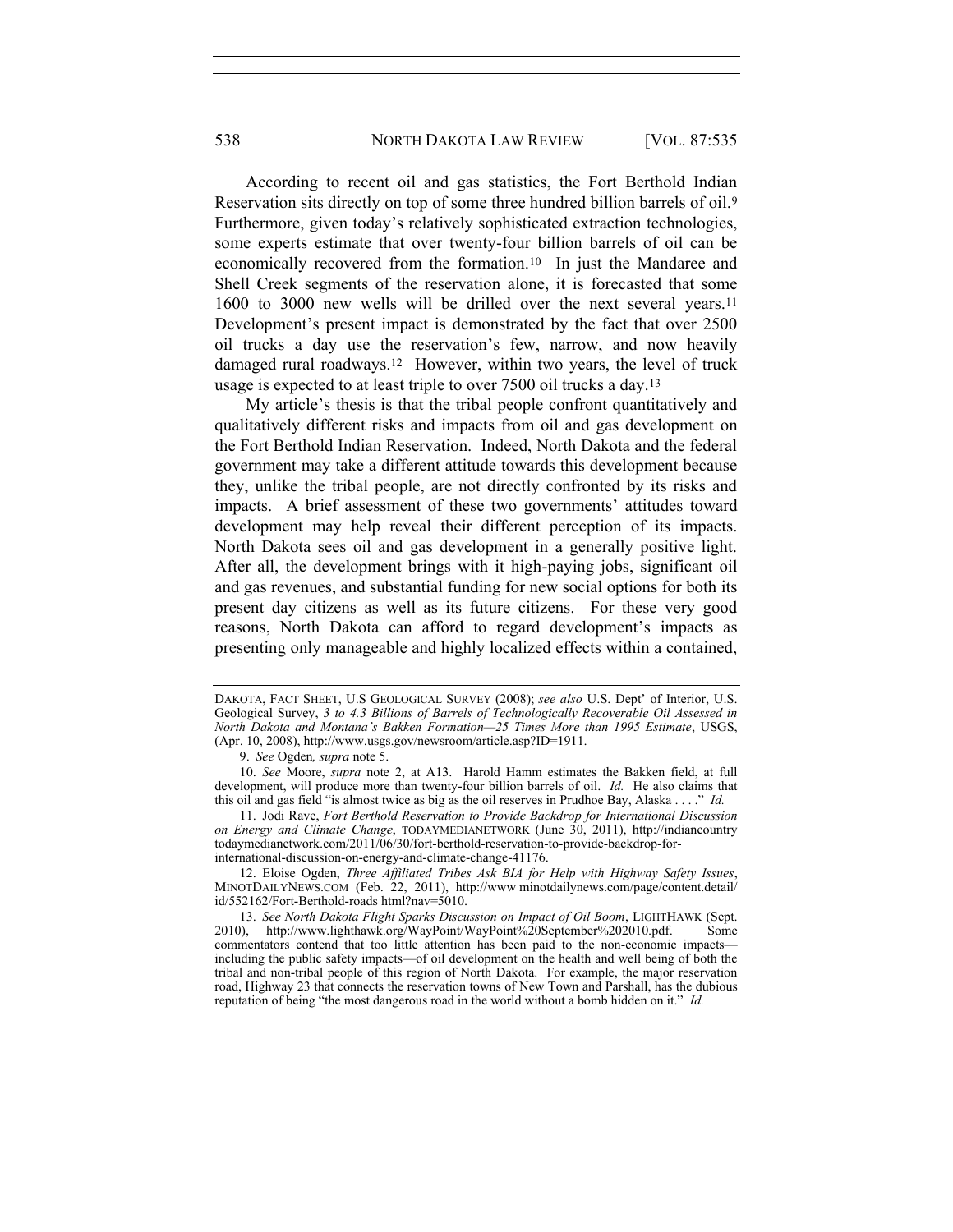several countywide area, in the western part of that state. It can also afford to manage its undesirable local effects through the provision of targeted financial aid to those impacted western counties. Its financial goal is to, more or less, enable those local people to cope with those familiar boomtown-type impacts of large-scale development. These local impacts include, for example, heavily damaged roads, overwhelmed school systems, overburdened municipal waste water treatment systems, soaring housing and food prices, new public safety needs, as well as the understandable culture shock of local residents who must deal with the influx of so many outside oil field workers and their families, who have migrated to the state from far flung parts of the nation.14 While many locals do welcome this development, there are also those long established farmers and ranchers who decry this development's physical and social impacts on their communities and their cherished way of rural life.<sup>15</sup>

Yet, North Dakota also rightly asserts that it has wide-ranging regulatory authority over any foreseeable and undesirable environmental impacts that may arise in the future course of oil and gas development within the western part of the state.<sup>16</sup> Furthermore, its environmental regulatory agencies do affirmatively monitor all aspects of the oil

<sup>14.</sup> An elderly lady's sad situation, that of Ms. Lois Sinness, symbolizes the development related distress experienced by many of those local residents. James Macpherson, *Oil Boom Raises Rents, Pushes Seniors Out*, PITTSBURGH POST-GAZETTE, Nov. 16, 2011, at A4. Lois had lived for eighty-two years in her hometown of Williston, North Dakota. *Id.* In November 2011, she left that town in tears, "towing a U-Haul packed with every possession." *Id.* Her landlord had tripled her \$700 a month rent due to the demand for housing that has been generated by the state's oil boom. *Id.* However, many other elderly residents of Williston are in that same predicament. *Id.* Williston, like other oil boomtowns in western North Dakota, have been transformed into an "industrial park" with its once empty streets now "clogged with 18-wheelers." *Id.* Ryan Holeywell contends the "Bakken boom has brought a population surge to the state, and the onslaught of new residents is straining public resources nearly to the breaking point." Ryan Holeywell, *North Dakota's Oil Boom is a Blessing and a Curse*, GOVERNING (Aug. 2011), http://www.governing.com/topics/energy-env/north-dakotas-oil-boom-blessing-curse html. He also contends that "the other major impact of the industry is the damage to the country road system. . . ." *Id.* He also cites a transportation study that "estimates that fixing the roads will require and investment of more than \$900 million over the next 20 years." *Id*. However, he contends that the "biggest struggle in the region, though, is the shortage of housing." *Id.*

<sup>15.</sup> Rancher Donny Nelson "inherited his concerns about what drilling for oil might do to this wildest of North Dakota geography . . . ." Stephen J. Lee, *Rancher Looks Back on Change to Family's Land*, RUNNING WITH OIL (Aug. 18, 2010), http:/www runningwithoil.com/?p=416. He recounts that "hydrogen sulfide from early oil wells [during the 1980s oil boom] sickened his uncle, killed the family's cattle and corroded the barbed wire fences and steel buildings and equipment." *Id.*

<sup>16.</sup> *See generally* N.D. CENT. CODE ch. 38-08 (2004) (relating to control of gas and oil resources). North Dakota statutorily prohibits the waste of its oil and gas resources. *Id.* § 38-08- 03. It has also delegated to its oil and gas commission the regulatory jurisdiction and authority to enforce its oil and gas laws against all persons and property within the state. *Id.* § 38-08-04. Furthermore, the oil and gas commission is authorized to impose substantial civil penalties on any person who violates its rules, regulations, or orders. *Id.* § 38-08-16(1).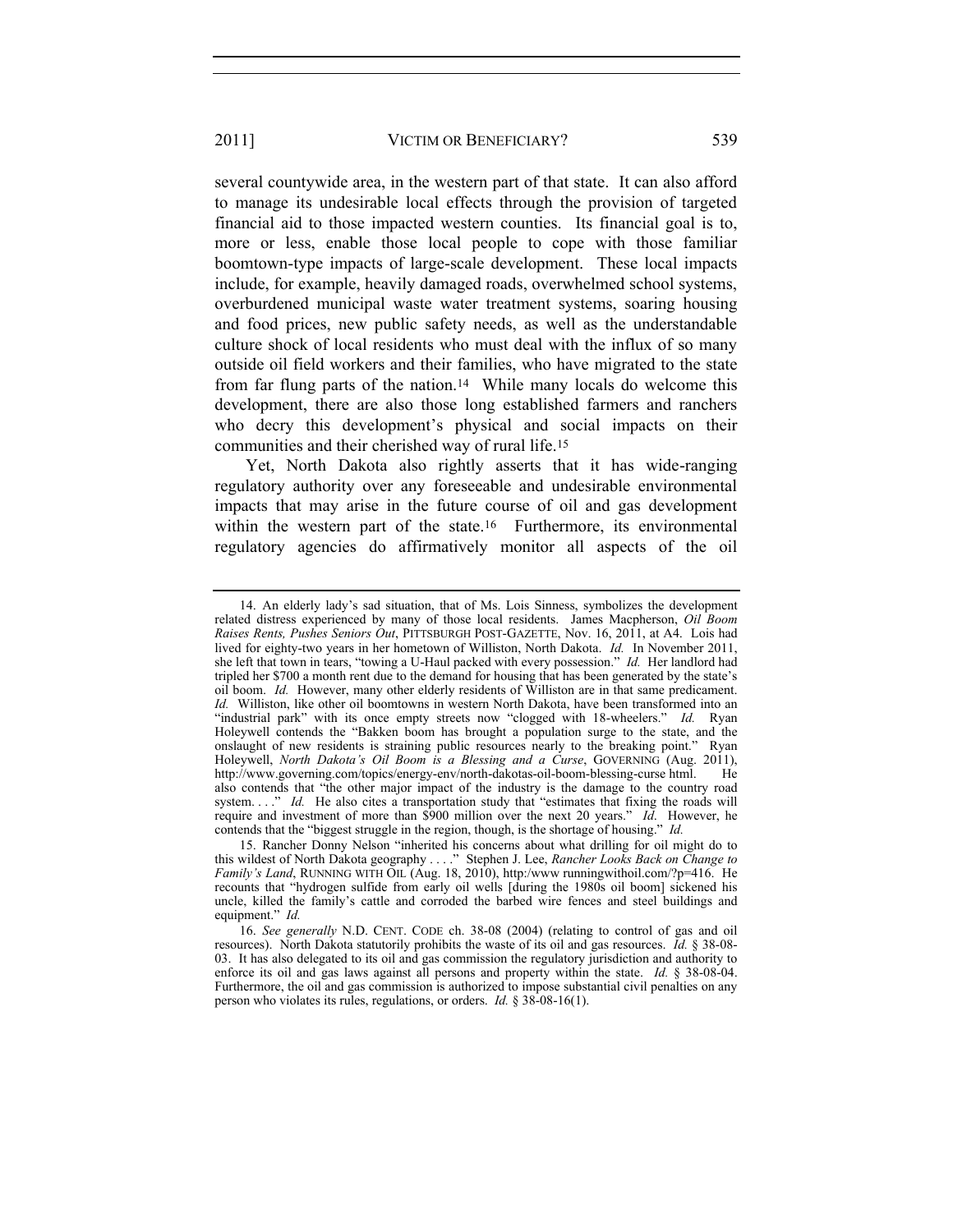companies' development and production processes and protocols so as to either avoid or to quickly remedy any substantial threat to the state's environmental interests and values.17 These same agencies can, and have, levied hefty fines on those oil companies that have allowed substantial environmental damage to occur.<sup>18</sup>

North Dakota's fulsome embrace of oil and gas development likely makes economic and socially rational sense. However, my article's goal is to assess whether the tribal people of the Fort Berthold Indian Reservation should greet the development with equal ardor. Given this development's potentially severe impacts on the tribal people's environmental, public health, safety, and cultural interests, they must quickly develop those appropriate legal and regulatory means that will enable them to either avoid or reasonably mitigate these expected impacts.

The federal government, on the other hand, as evidenced by its Indian energy legislation, views oil and gas development on the Fort Berthold Indian Reservation as a legitimate means for helping the tribal people to achieve their goal of economic self-sufficiency.19 Furthermore, the federal government seems to regard oil and gas development throughout the United States as an appropriate means whereby the nation can achieve its long sought goal of energy independence.<sup>20</sup> The federal government may also choose to use some of its oil and gas derived revenues to build America's green energy future.<sup>21</sup>

<sup>17.</sup> *Id.* § 38-08-04; *see also* N.D. Indus. Comm., Dep't of Mineral Res., *North Dakota Oil and Gas Division*, DMR, https://www.dmr nd.gov/oilgas/ (last updated Aug. 18, 2012).

<sup>18.</sup> *See* Patrick Springer, *Who's in Charge?*, RUNNING WITH OIL (Aug. 16, 2010), http://www runningwithout.com/?p=362. A 2006 environmental disaster—a defective pipe spilled about a million gallons of highly concentrated salt water into Charbonneau Creek—"delivered a wake-up call to oil and gas regulators in North Dakota . . . ." *Id.* In response, those regulators identified some 397 active oil wells that presented a serious risk of substantial oil or related contaminant based spills into the environment. *Id.* However, the required regulatory response to these risks has strained the state's regulatory staff at its environmental health and oil and gas offices. *Id.* Despite the strain, the regulators emphasize voluntary compliance on behalf of the oil and gas industry and use fines and fees as only a last resort. *Id.* Nonetheless, the regulators have levied some large fines on non-complying oil and gas companies as evidenced by the \$171,750 fine levied against Zenergy Oil for the Charbonneau Creek spill. *Id.* 

<sup>19.</sup> *See* Indian Mineral Development Act of 1982, Pub. L. No. 97-382, § 1, 96 Stat. 1938, 1938 (1982) (codified at 25 U.S.C. §§ 2101-08 (2006)); Indian Tribal Energy and Self-Determination Act, Pub. L. No. 109-58, § 503(a), 199 Stat. 594, 764 (2005) (codified at 25 U.S.C. §§ 3501-06).

<sup>20.</sup> *See* Moore, *supra* note 2, at A13.

<sup>21.</sup> *See Id*. Harold Hamm recently discussed oil and gas development with President Obama. *Id.* He reports that Obama told him "oil and gas will be important for the next few years. But we need to go on to green and alternative energy." *Id.* Hamm, as well, decried the White House's proposal to raise \$40 billion in taxes in the oil and gas industry apparently to help fund the nation's transition to its green energy future. *Id.*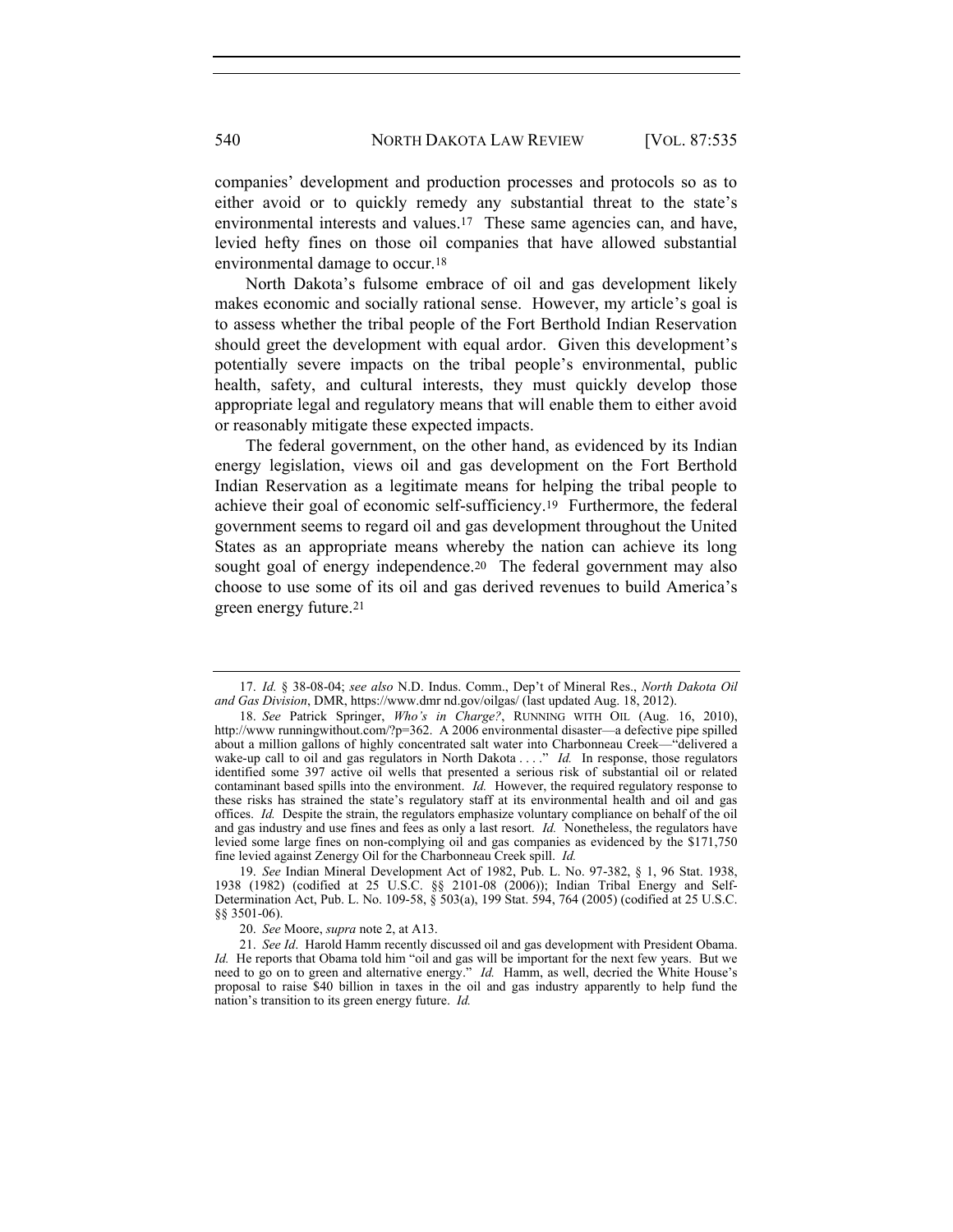However, today's Indian energy legislation is deficient in providing two things that Indian tribes need the most to be able to successfully manage oil and gas development within their borders. First, the legislation does not provide them with any new federally delegated authority to regulate the development's risks and impacts within Indian Country. Second, the legislation does not provide them with sufficient and readily available funding and technical assistance. Without such federal help, the Indian tribes will likely be unable to fully develop their capacity to exercise regulatory oversight over development within Indian Country.<sup>22</sup> Furthermore, the recent legislation also substantially limits federal liability for any new energy development initiatives that the tribes may undertake pursuant to these statutes.<sup>23</sup>

## II. WHY DEVELOPMENT IS DIFFERENT ON THE FORT BERTHOLD INDIAN RESERVATION

Fort Berthold's geographic, legal, and socio-cultural differences set it apart from the rest of North Dakota. These differences include place-based considerations that motivated the federal government and the tribal people to agree to, in their 1886 treaty, set aside this geographic area for the exclusive use and occupancy of the Three Affiliated Tribes, now known as the Mandan, Hidatsa, and Arikara Nation.24 This area contains some of the tribal people's most valued and revered sacred sites. These considerations, among others, helped persuade the Three Affiliated Tribes to accept this remnant portion, less than one million acres in size, of its once vast tribal land holdings.25 The Three Affiliated Tribes' original tribal homelands, established by the Fort Laramie Treaty of 1851, included more than 12.5 million acres and stretching from the Canadian border to the Powder River region of Wyoming.<sup>26</sup>

25. *See id.* 

26. *Id.* at 223-24. The Treaty confirmed the tribal people's "claim to the entire right bank of the Missouri from the mouth of the Heart River to the mouth of the Yellowstone, and to a vast

<sup>22.</sup> *See* Thomas H. Shipps, *Tribal Energy Resource Agreements: A Step Toward Self-Determination*, NAT. RESOURCES & ENV'T, Summer 2007, at 55, 56 ("Congress will never commit the resources needed to provide comprehensive, timely, and high-quality expertise to tribes as they evaluate and undertake mineral development.").

<sup>23.</sup> *Id.* (contending that the most recent Indian energy statute declares that "[t]he United States shall not be liable, however, for losses suffered by a tribe from application of a negotiated term included in a lease, business agreement, or right-of-way approved by a tribe pursuant to a [Tribal Energy Resource Agreement]").

<sup>24.</sup> *See* Roy W. Meyer, *Fort Berthold and the Garrison Dam*, 35 J. N. PLAINS 223, 223 (Summer/Fall 1968). A Bureau of Indian Affairs investigator remarked upon the tribal people's great attachment to their lands, saying that the "[p]eople and land make a virtually unbroken social and geographic unit." *Id.*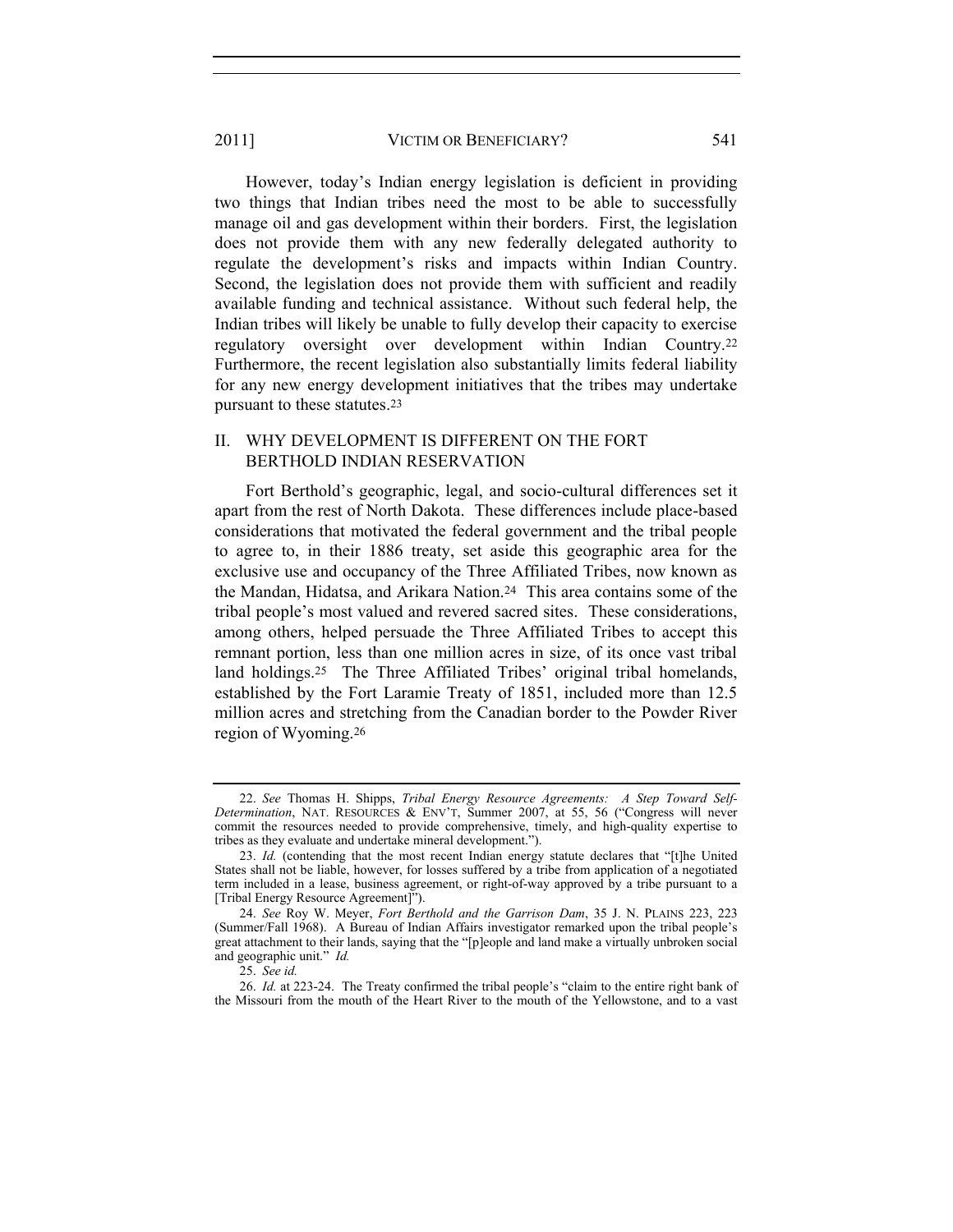There are several practical facts that make development different on the Fort Berthold Indian Reservation. The reservation's traditionally oriented, allottee owned, farming and ranching lands will bear the brunt of future oil and gas development.27 Also, the development will unevenly impact many small and interspersed reservation-based land holdings that are held in a variety of differing legal tenures (e.g., tribally-owned lands, federallyowned lands, allottee-owned lands, and non-Indian-fee-owned lands).<sup>28</sup> Furthermore, the typical allotted mineral owner, due to the highly fractionated nature of her mineral interest, will generally receive only a small financial benefit from any oil and gas development that may occur on her lands.<sup>29</sup>

These practical facts alone may serve to distinguish development on Fort Berthold from elsewhere in North Dakota. But other, less obvious, factors greatly magnify development's impacts and risks on Fort Berthold. It is these less obvious factors that threaten to render development unmanageable on that reservation, including the tribal people's binding geographic ties to Fort Berthold; the tribal people's geographically constrained sovereign rights on Fort Berthold; and the tribal people's longstanding socio-cultural ties to Fort Berthold.

#### A. THE TRIBAL PEOPLE'S UNBREAKABLE GEOGRAPHIC TIES TO THE FORT BERTHOLD INDIAN RESERVATION

The Fort Berthold Indian Reservation is the last remnant of the tribal people's once vast tribal homelands. In 1851, their lands exceeded 12.5 million acres in area and stretched from the present day Canadian border to the Powder River region of Wyoming.30 Their once vast tribal homelands were substantially diminished by a series of later federal treaties and land takings.31 Today, their remaining territory is less than one million acres in size, and much of the remaining acreage is owned in fee status by today's

hinterland enclosed by these streams and a vaguely described line from the mouth of the Powder River to the headwaters of the Heart." *Id.* at 223.

<sup>27.</sup> Rave, *supra* note 11. Lyle Gwin, a tribal environmental official, reported that between 1600 to 3000 oil and gas wells will soon be drilled in a traditionally oriented farming and ranching area—known as the Mandaree segment—of the reservation. *Id.*

<sup>28.</sup> Ogden, *supra* note 5. "[Indian] allottees own about 320,000 acres and the tribe owns about 210,000 acres of almost all trust lands, with the rest a mixture of predominantly fee land, with some U.S. Army Corps of Engineers land also in it." *Id.*

<sup>29.</sup> *See id.* Ogden also asserts that due to the "highly fractionated [allottee-owned] land base, it [is] almost impossible for companies to gather the approval of all the landowners of any given tract." *Id.*

<sup>30.</sup> Meyer, *supra* note 24, at 224.

<sup>31.</sup> *Id.* at 224-25.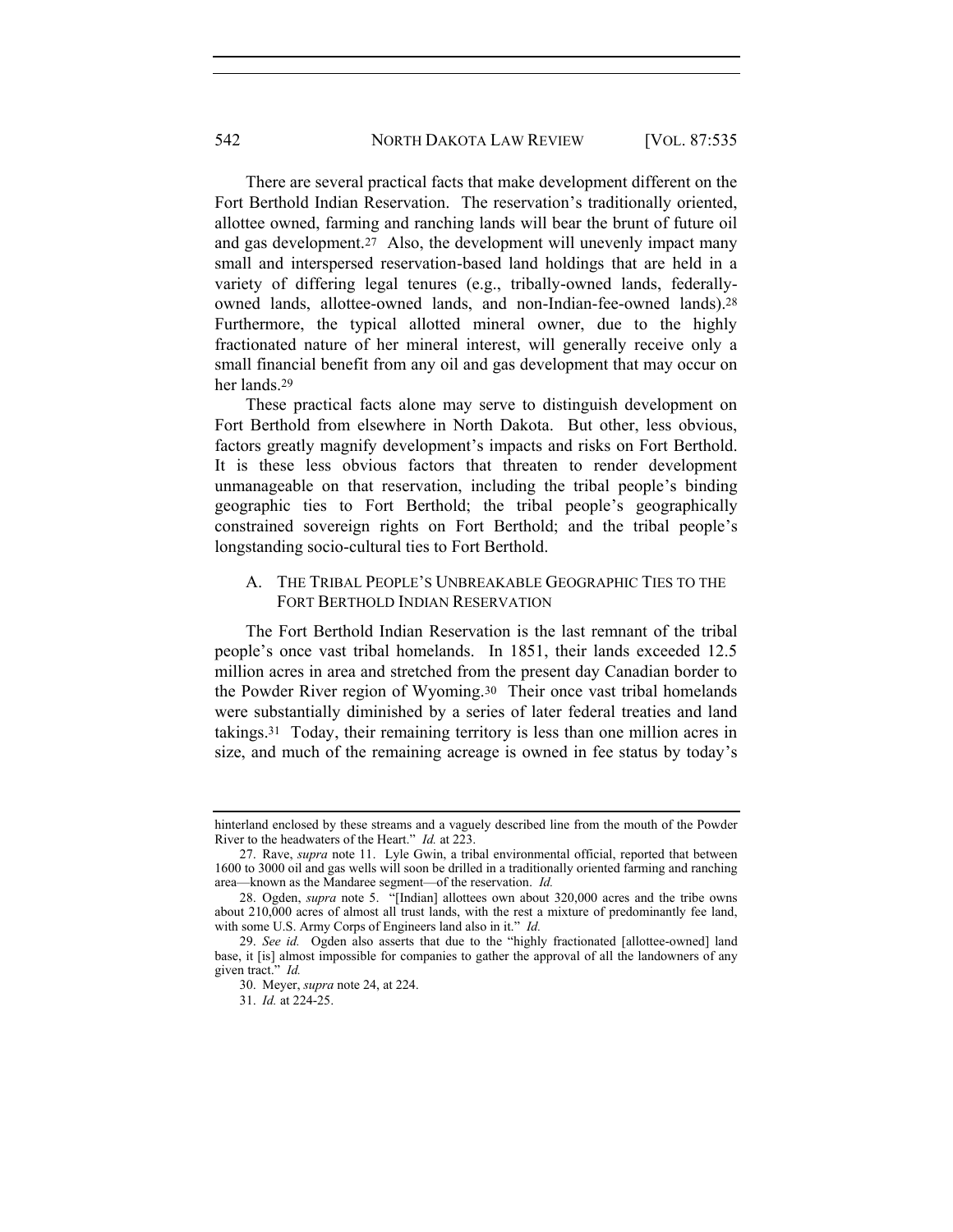descendants of the Scandinavian and other homesteaders who entered the reservation in the early twentieth century.<sup>32</sup>

Fort Berthold's small land area, combined with the large scale of development now planned for that area, means that the tribal people will be directly confronted by development's recurring risks and impacts. Indeed, many tribal people must already deal with these impacts on a daily basis. Development, for them, has taken on a highly personalized and socially magnified character. As development grows on Fort Berthold, many more tribal people will be required to adjust their historic ways of life to accommodate its ubiquitous presence.<sup>33</sup>

When viewed in traditional environmental justice terms, development on Fort Berthold seems to impose a disproportionate environmental burden on vulnerable tribal people.34 However, the biggest potential adverse effect would be to erode the tribe's status as an economically viable, and culturally intact, political entity. Therefore, development, if it is not regulated in a legally and socially responsible manner, may threaten the tribe's cherished political and legal rights as a federally recognized Indian tribe. These larger tribal interests that may be threatened by unregulated development include the tribal people's treaty-based geographic ties to their lands; the tribal people's geographic-based rights of territorial sovereignty over their lands; and the tribal people's geographic-based socio-cultural ties to their lands.

## 1. *Their Treaty-Based Geographic Ties to Fort Berthold*

The tribe is obligated, by its 1886 treaty, to use its tribally reserved lands, particularly its highly fertile farming and ranching lands along the Missouri River, as the means of achieving economic self-sufficiency.35 The

<sup>32.</sup> The Indian Country Extension Service asserts that "353,790 acres are in [Fort Berthold's] returned homestead area and farmed by private non-native farmers." *Fort Berthold Extension*, INDIAN COUNTRY EXTENSION, http://www.indiancountryextension.org/extension/office/fortberthold-extension (last visited Feb. 24, 2012).

<sup>33.</sup> A tribal member, Ms. Theodora Bird Bear, asserts that "Mandaree and New Town . . . are starting to experience the impacts of industrial energy development via [oil and gas] wellsites, fracking, pipelines, roads, a high volume of truck traffic, noise, and dust*." North Dakota Flight Sparks Discussion on Impact of Oil Boom*, *supra* note 13. She also asserts "no local public discussion appears to recognize or give any value to the pre-existing landscape of wildlife, undisturbed prairie lands and badland-terrain on Fort Berthold." *Id.*

<sup>34.</sup> "Environmental justice has been defined as the pursuit of equal justice and equal protection under the law for all environmental statutes and regulations without discrimination based on race, ethnicity, and/or socioeconomic status." *What is Environmental Justice?*, THE ENVIRONMENTAL JUSTICE INFORMATION PAGE, http://eelink net/EJ/whatis html (last modified Apr. 6, 1997).

<sup>35.</sup> The 1886 agreement between the tribal people and the United States arguably confirms the public welfare and governmental purposes of their reserved lands. The agreement states the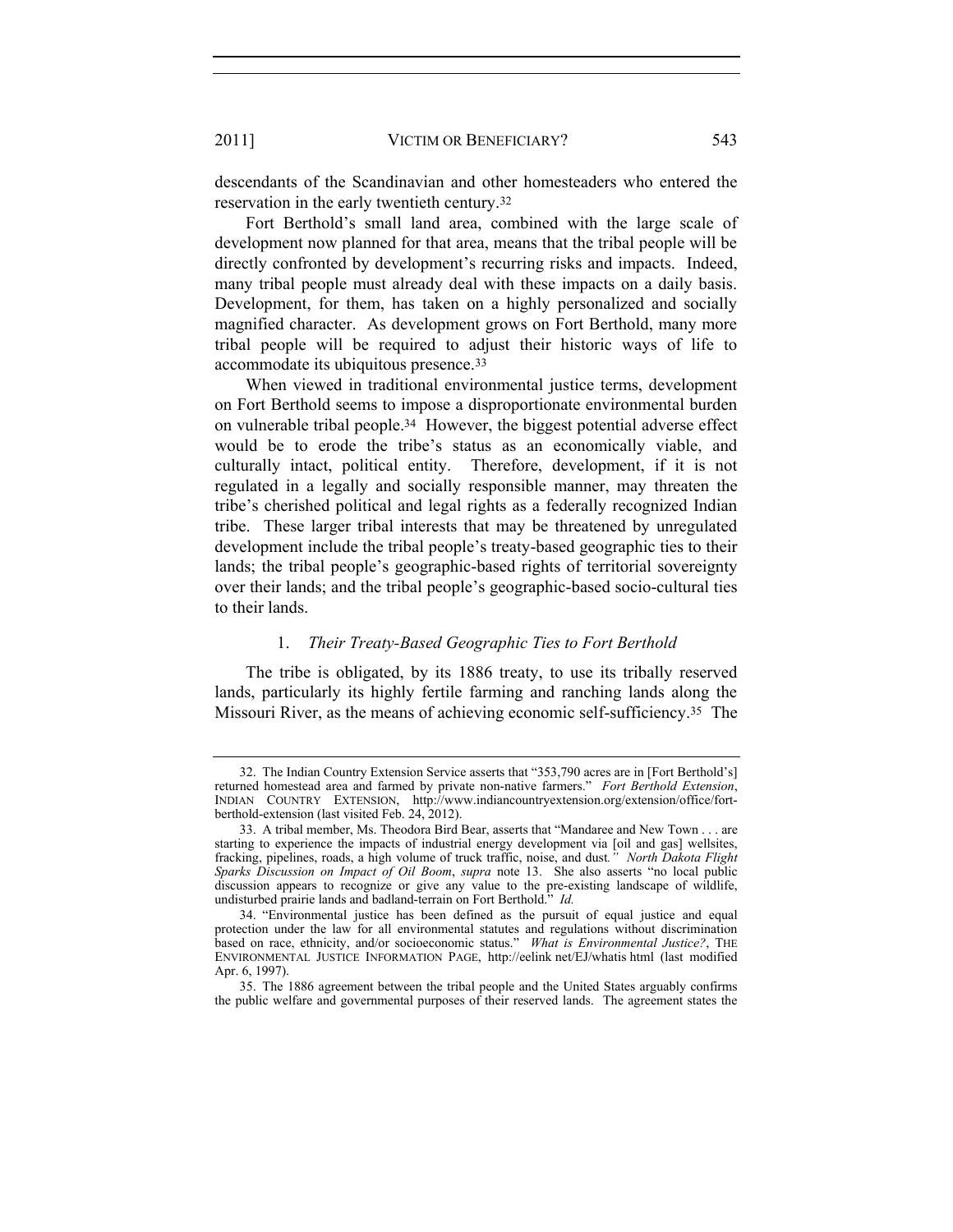tribe's past success in this regard provoked amazed comment from those social and economic experts who were asked by Congress, in 1949, to assess its progress toward the treaty goal. They declared the tribal people to be, by 1949, "in sight of complete economic independence."<sup>36</sup> Unfortunately, 1949 was also the year in which the federal government took the tribe's best agricultural lands as the site for its mammoth Garrison Dam and reservoir project.<sup>37</sup>

The federal taking of over 156,000 acres of the tribe's best agricultural lands substantially impaired the tribal people's capacity to fulfill their treaty goals. Nonetheless, the tribe has made remarkable progress in its efforts, over the intervening sixty years since that taking, to recover from its most debilitating impacts.38 Today, however, large-scale oil and gas development may again threaten to undermine the tribe's progress towards economic self-sufficiency. However, as discussed in section V, if the tribe can assert effective regulatory control over that development, then oil and gas development's most egregious risks and impacts may be avoided.

## 2*. Their Territorially-Based Rights of Sovereignty Within Fort Berthold*

The tribal people are also legally tied to Fort Berthold by those territorially-based sovereign rights they exercise within its geographic confines. Their sovereign rights arise from their status as a domestic, dependent nation under federal law. As a quasi-sovereign tribal nation, the tribal people have the right to govern themselves.39 Their territorial sovereignty will be sorely tested by large-scale development on tribal lands, though, because development brings with it novel regulatory challenges that will test the tribal people's sovereignty in new ways. Further, the tribe will doubtless encounter substantial legal and political barriers if it seeks to

Indians will "become wholly self-supporting by the cultivation of the soil and other pursuits of husbandry . . . ." Act of March 3, 1891, ch. 543, 26 Stat. 989, 1032.

<sup>36.</sup> RONALD G. CUMMINGS, VALUING THE RESOURCE BASE LOST BY THE THREE AFFILIATED TRIBES AS A RESULT OF LANDS TAKEN FROM THEM FOR THE GARRISON PROJECT 6 (1986) (unpublished report) (on file with the author). The House Subcommittee on Public Lands concluded that the tribal people were, by 1949, "in sight of complete economic independence" due to their "strong and growing cattle industry and steadily expanding agricultural program." *Id.*

<sup>37.</sup> *See* Meyer, *supra* note 24, at 238.

<sup>38.</sup> *See* Three Affiliated Tribes and Standing Rock Sioux Tribe Equitable Compensation Act, Pub. L. No. 102-575, § 3503, 106 Stat. 4600, 4732 (1992). Their recovery from the taking was spurred, in part, by the \$149.2 million in equitable compensation awarded to them by a 1992 congressional act. *Id.* § 3504. Congress required compensation be paid out of the hydro-power receipts derived from the future sales of electrical power from the Pick-Sloan generation plants, thereby effectively internalizing the compensation cost into that project's future operations. *Id.*

<sup>39.</sup> Williams v. Lee, 358 U.S. 217, 223 (1959).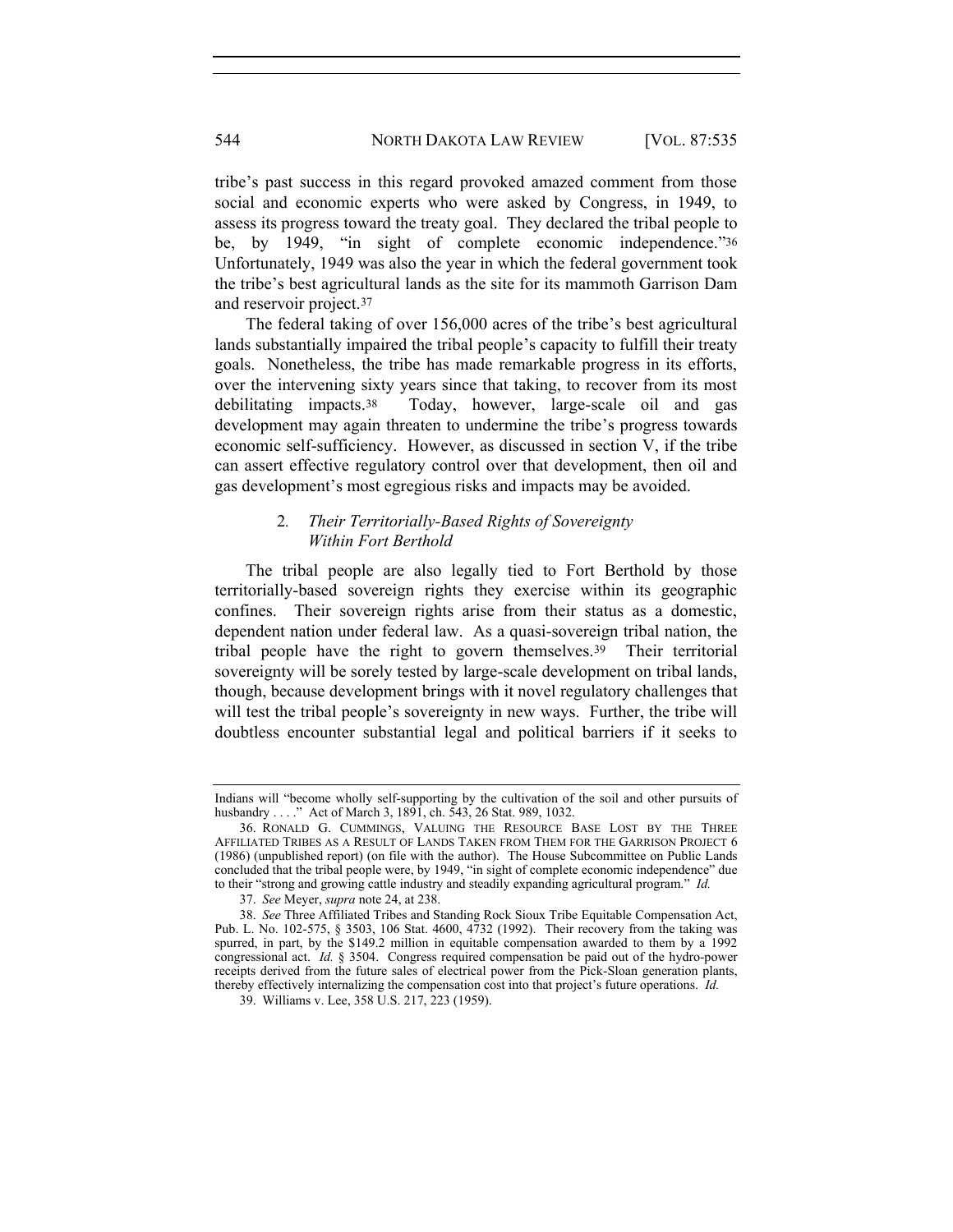regulate development within the reservation, particularly that development which will occur on fee status lands within the reservation.

#### 3. *Their Socio-Cultural Ties to Fort Berthold*

The tribe's creation stories tell of how Lone Man and First Creator selected the Fort Berthold lands as the tribal people's permanent homelands.<sup>40</sup> By the people's continuing re-enactment of their cultural and religious practices, they strive to renew their ties to these lands and to help secure the creator's continued blessing for their good uses of those lands. Indeed, the tribal people's tenacious and steady efforts to use the entrusted lands for their common benefit have provoked an intriguing comment from one astute historian, Roy Meyer. He was amazed by the Three Affiliated Tribe's ingenious agriculturally based efforts to wrest a living from what some people regarded as a hostile and unforgiving environment. He attributed the tribe's success to their long-standing sense of duty and commitment to use these lands as a means of growing as a tribal people.<sup>41</sup>

Yet, today, even tough-minded economists do acknowledge a tribe's unique social and economic uses of their reserved lands can be taken into account when courts are called on to assess those lands' *in situ,*<sup>42</sup> "or its natural and undisturbed," value to an affected tribal people.43 Indeed, the

Lone Man create[d] the type of land and animals allied with the traditional Hidatsa and Mandan lifestyle of limited floodplain farming and fairly extensive hunting, while First Creator create<sup>[d]</sup> the type of land and animals allied with the modern whiteman's lifestyle of mechanical farming, and fenced, more intensive stock grazing. The tone of the story is light-hearted and satirical, though some people can, indeed, become angered or hurt by reference to the red-headed maggots as the progenitors of the white people.

*Id.* at 13.

42. *In situ* is latin for "in the natural or original position." WEBSTER'S THIRD NEW INTERNATIONAL DICTIONARY 1170 (2002).

43. CUMMINGS, *supra* note 36, at 12-14. Natural resource economist, Ronald G. Cummings, asserts the United States Supreme Court has expanded the reach and scope of the substitute

<sup>40.</sup> Joseph E. DeFlyer, *From Creation Stories to '49 Songs: Cultural Transactions with the White World as Portrayed in Northern Plains Indian Story and Song*, 2 STUD. IN AM. INDIAN LITERATURE 11, 11-12 (Spring 1990) (characterizing these Indian people as "the 'urban' people of the northern plains"). The tribes in what is now North Dakota "were traders, businessmen, and agriculturalists, with their sizeable villages located strategically in the center of a huge Northern Plains trading area." *Id.* DeFlyer recounts how First Creator and Lone Man cooperated to create the tribe's homelands. *Id.* at 12. He states the two creator figures divided up their responsibilities so that:

<sup>41.</sup> Meyer, *supra* note 24, at 233. Historian Meyer concluded that the tribal people had made a "satisfactory adjustment to [a forbidding country and climate] during the centuries they had lived in the Upper Missouri Valley." *Id.* He also concluded that they had become "even more attached" to those lands over time and that they made full use of all the available resources of their reservation including "the wild game, the fruits and berries, the timber that grew in the river bottoms and along the tributary ravines, [and] the lignite coal found here and there in readily accessible form." *Id.*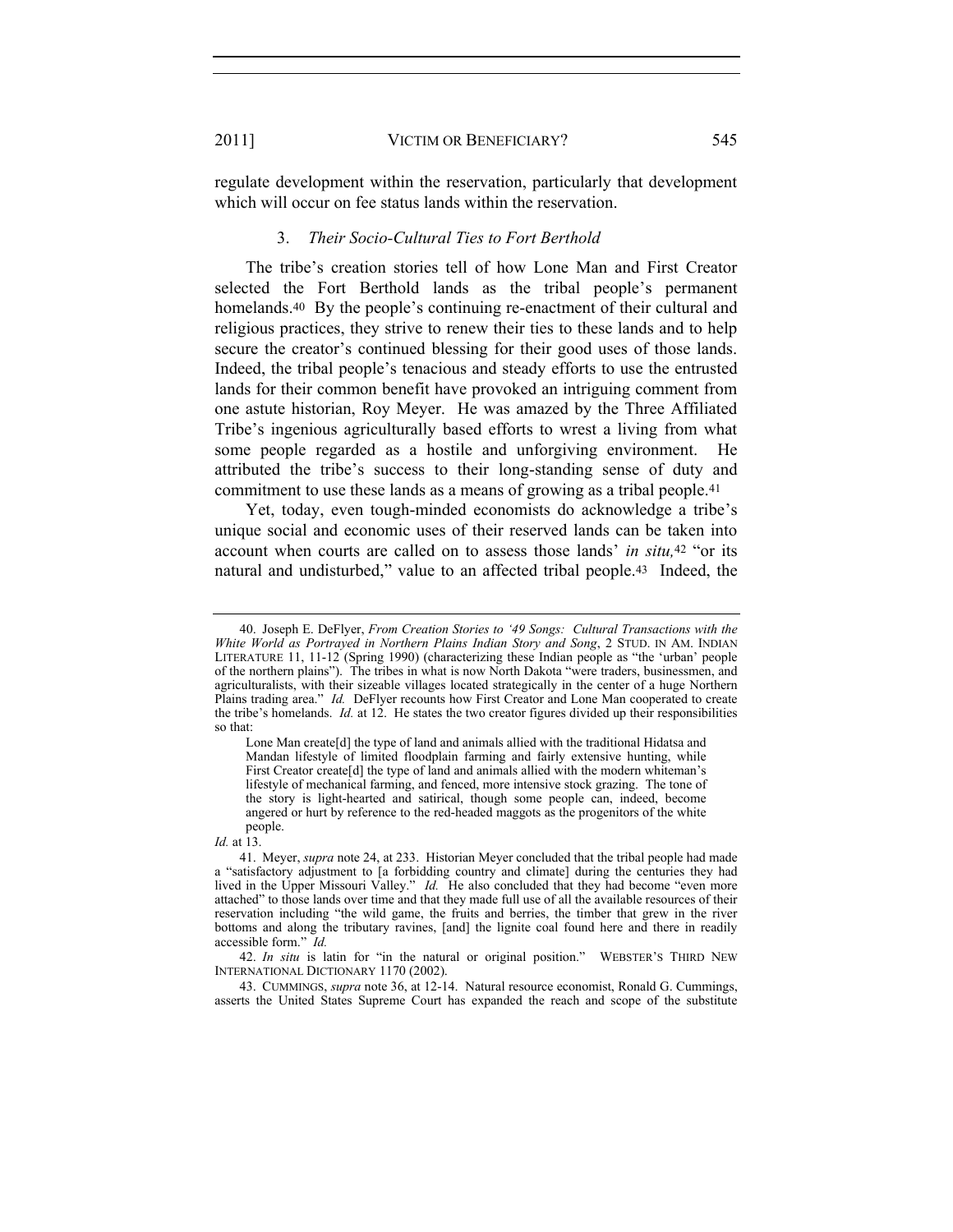Three Affiliated Tribe's people have persuaded Congress, through their presentation of expert economic studies and testimony, that their established aboriginal and treaty uses of their taken lands must be evaluated as representing dedicated governmental or public welfare facilities that are protected by an alternative valuation standard that is now known as the substitute valuation doctrine.<sup>44</sup>

The tribe's distinctive ties to the Fort Berthold Indian Reservation distinguish and separate it from the rest of North Dakota. However, whether the tribe's distinctive ties to their homelands, as embodied by their unique sovereign and political rights within their reservation, can be adequately protected from development's overweening risks and impacts remains to be seen. The tribe, I contend, can protect those distinctive rights and interests through the development and implementation of those legal and regulatory initiatives that I discuss in my article.

### B. FORT BERTHOLD'S LEGALLY-BASED DIFFERENCES FROM THE REST OF NORTH DAKOTA

Today, the tribe may exercise a degree of civil regulatory authority, but no criminal jurisdictional authority, over non-Indians' activities within the Fort Berthold Indian Reservation.<sup>45</sup> The jurisdictional reality is illustrated by the tribe's recent response to the deaths of four members of an Indian family. They lost their lives in a collision with an oil truck driven by a non-

valuation doctrine as it applies to unique or irreplaceable lands or resources that are not traded on any market or have elements of value that transcend market value. *Id.*

<sup>44.</sup> *See* S. REP. NO. 102-250, at 8-9 (1992) (recommending a do-pass for the "Three Affiliated Tribes and Standing Rock Sioux Tribe Equitable Compensation Act"). Three Affiliated Tribes argued successfully that Congress, in its 1949 taking act, had significantly undervalued the tribe's resource base that had been taken as the site for the Garrison Dam and reservoir. *Id.* at 5-6. Therefore, the appropriate way to correct this mistake would be to regard the tribe's land related losses as an unpaid project cost. *Id.* at 9. The tribe argued that this unpaid project cost could, and should, be repaid out of the Pick-Sloan Project's excess power revenues. *Id.* The congressional sponsors of the tribe's equitable compensation bill had the following language, based on this recoupment principle, inserted into congressional report that accompanied this bill. That language reads as follows:

Paragraph 2 of [section 4(a) of Senate Bill 168] provides that deposits equal to 25 percent of the receipts from deposits to the United States Treasury for the preceding fiscal year from the integrated programs of the Eastern Division of the Pick-Sloan Missouri River Basin Project shall be deposited automatically into the fund each fiscal year. The amounts appropriated are to be non-reimbursable and non-returnable. [But] the aggregate amount of deposits into the Recovery Fund shall not exceed \$149,200,000.

*Id.* at 8-9. This stated compensatory principle was embodied, without any change, in the final compensation act. *See* Three Affiliated Tribes and Standing Rock Sioux Tribe Equitable Compensation Act, Pub. L. No. 102-575, § 3503, 106 Stat. 4600, 4732 (1992).

<sup>45.</sup> *See* Oliphant v. Squamish Indian Tribe, 435 U.S. 191, 195 (1978).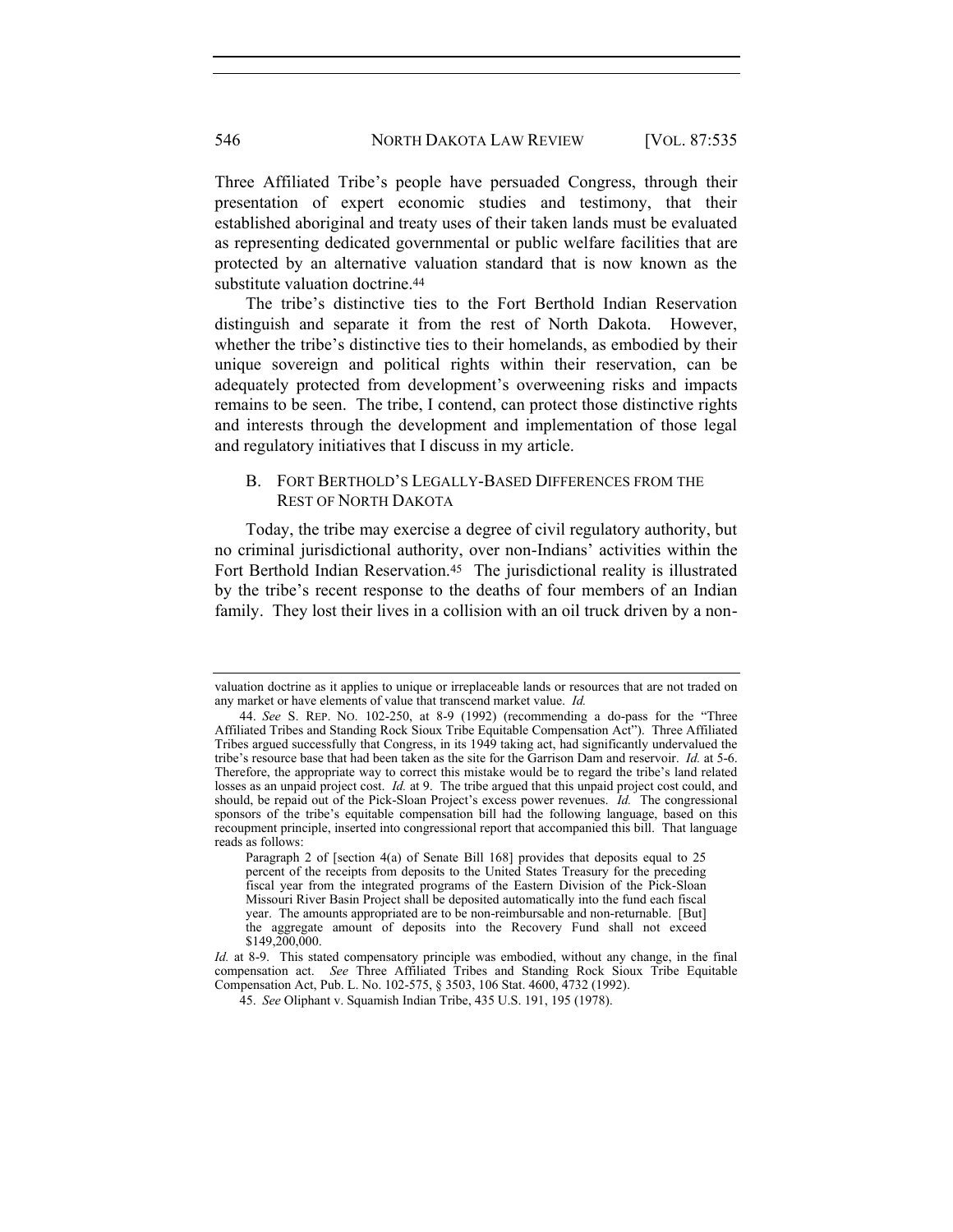Indian employee of an oil company.46 Given that the tribe lacks criminal jurisdiction over any non-Indian who violates its criminal laws, it chose to amend its existing tribal motor vehicle ordinance so as to assert its civil regulatory jurisdiction over those non-Indian vehicle operators who violate the civil ordinance's requirements.47 However, even this modest assertion of tribal jurisdiction over non-Indian defendants will likely be vociferously challenged as outside the tribe's subject matter jurisdiction within Indian Country.

While this legal state of affairs may shock some people's conscience, it is not surprising given the unsettled state of today's federal Indian law. Federal Indian law refers to that body of federal law that includes Indian treaties, federal Indian statutes, federal Indian law decisions, Indian executive orders, as well as the administrative decisions and rules rendered by federal Indian agencies.48 However, important for this article is the federal Indian law that governs a tribe's legal authority over non-Indian activities within Indian Country.

Briefly stated, the Three Affiliated Tribes, like other federally recognized Indian tribes, may exercise two types of jurisdictional authority over non-Indian defendants within Indian Country: jurisdictional authority that stems from its inherent sovereign rights as a quasi-sovereign entity under federal Indian law, and jurisdictional authority that stems from its federally delegated powers.49 These two types of jurisdictional authority allow the Three Affiliated Tribes to exercise a fair degree of regulatory authority over non-Indians' activities within the Fort Berthold Reservation. However, a United States Supreme Court decision has restricted the tribes' inherent authority to regulate non-Indians' activities to two jurisdictional circumstances: when the regulated non-Indian activity arises from a consensual agreement between the non-Indian defendant and the tribe, or when the regulated non-Indian activity poses a direct and substantial threat to the tribe's health, welfare or political integrity.<sup>50</sup>

Additionally, the Indian tribes may exercise certain federally delegated powers over non-Indian activities within Indian Country. For example,

<sup>46.</sup> *See Tribes Pass Special Resolution Enforcing Civil Motor Vehicle Code on Reservation Roads After Family of Four Dies on Highway*, MANDAN, HIDATSA, & ARIKARA NATION (Sept. 20, 2011), http://64.38.12.138/News/2011/09/21/mha092011.pdf.

<sup>47.</sup> *Id.* Tribal attorney Jennifer Fyten said the tribe has "civil jurisdiction and that the Tribe does intend to fully enforce the new Code and [tribal] law enforcement will stop, cite, investigate and possibly detain all individuals" who violate this law. *Id.*

<sup>48.</sup> The leading Indian law casebook defines federal Indian law as that "distinct body of law that regulates the legal relationship between Indian tribes and the United States." DAVID H. GETCHES ET AL., CASES AND MATERIALS ON FEDERAL INDIAN LAW 1 (6th ed. 2011).

<sup>49.</sup> F. COHEN HANDBOOK OF FEDERAL INDIAN LAW § 4.01[1][a], at 206 (2005).

<sup>50.</sup> Montana v. United States, 450 U.S. 544, 555-56 (1981).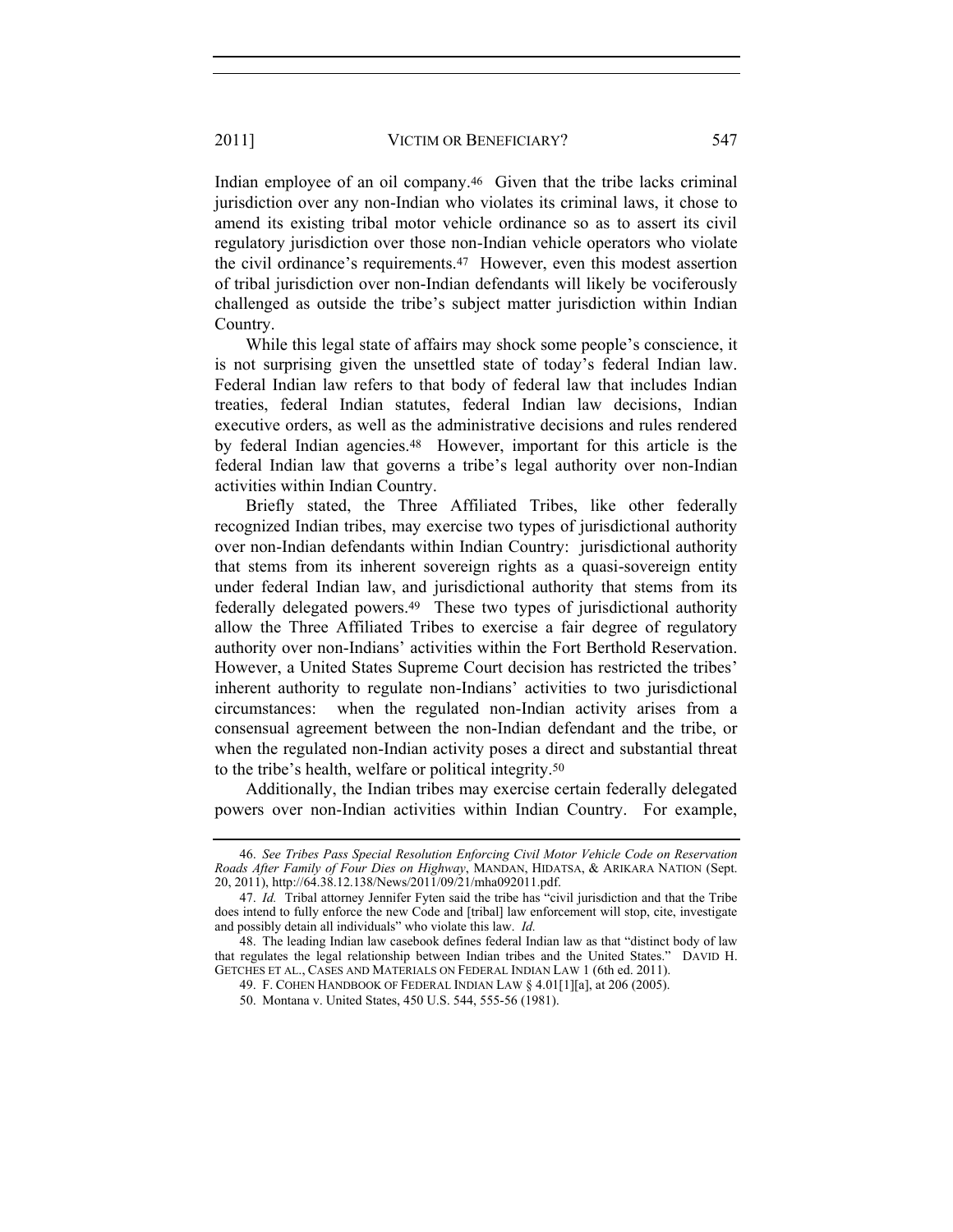Congress has delegated to the tribes the authority to regulate specific environmental risks and impacts that may result from non-Indian development within Indian Country.51 However, Congress has not amended all of the federal environmental statutes so as to authorize the tribes to regulate all aspects of non-Indian development within Indian Country.<sup>52</sup>

Therefore, the Three Affiliated Tribes will likely face an uphill legal battle if it seeks to hold oil and gas developers, as well as their employees, legally accountable for those wrongs they may inflict on the tribal people. However, I contend that it may, nonetheless, be able to develop and enforce a tribal energy policy that will enable it to regulate most aspects of oil and gas development on the reservation. I later describe how the tribe may act to accomplish this regulatory goal, as well as other goals, in the next several sections of my paper.

### III. THE TRIBE'S THREE BIG CHALLENGES

Development experts urge energy rich tribes to enact policies that will enable them to manage development within Indian Country.53 The experts assert these policies will help those tribes to maximize development's

*Id.*

52. *Id.* at 628 (concluding that the "tribal governmental regulation of the environmental effects of mining and related activities will generally extend beyond mineral development [on Indian lands] to reach all mineral development within the tribe's governmental boundaries, including mining on allotted lands and fee lands").

<sup>51.</sup> Judith V. Royster, *Mineral Development in Indian Country: The Evolution of Tribal Control Over Mineral Resources*, 29 TULSA L.J. 541, 625 (1993). Royster states that:

<sup>[</sup>b]etween 1986 and 1990, three of the major environmental laws were amended to treat tribes as states (TAS). These TAS provisions were added to the Clean Air Act, the Clean Water Act and the Safe Drinking Water Act: those federal environmental laws that encourage or mandate states to take primacy for the environmental programs established in the statutes. Tribes that meet certain statutory and regulatory criteria are delegated essentially the same authority to administer programs as a state.

<sup>53.</sup> *See* MAURA GROGAN ET AL., NATIVE AMERICAN LANDS AND NATURAL RESOURCE DEVELOPMENT 41 (2011), *available at* http://www revenuewatch.org/publications/nativeamerican-lands-and-natural-resource-development. There is a mixed blessing to the development occurring on the Fort Berthold Indian Reservation. On the positive side, the tribe and its members have "been paid more than \$180 million" in energy-derived income. *Id.* But, on the negative side:

To say that the momentum of the Northern Plains' oil boom has overwhelmed the Three Affiliated Tribes is an understatement. infrastructure—particularly its roads—cannot adequately accommodate the increased traffic and heavy equipment accompanying the rush to develop the Bakken shale formation. In part to increase funding for infrastructure improvements, the tribe's reelected chairman, Tex Hall, has stated his interest in renegotiating the tribe's current 50/50 tax sharing arrangement with the state to an 80/20 split in favor of Three Affiliated.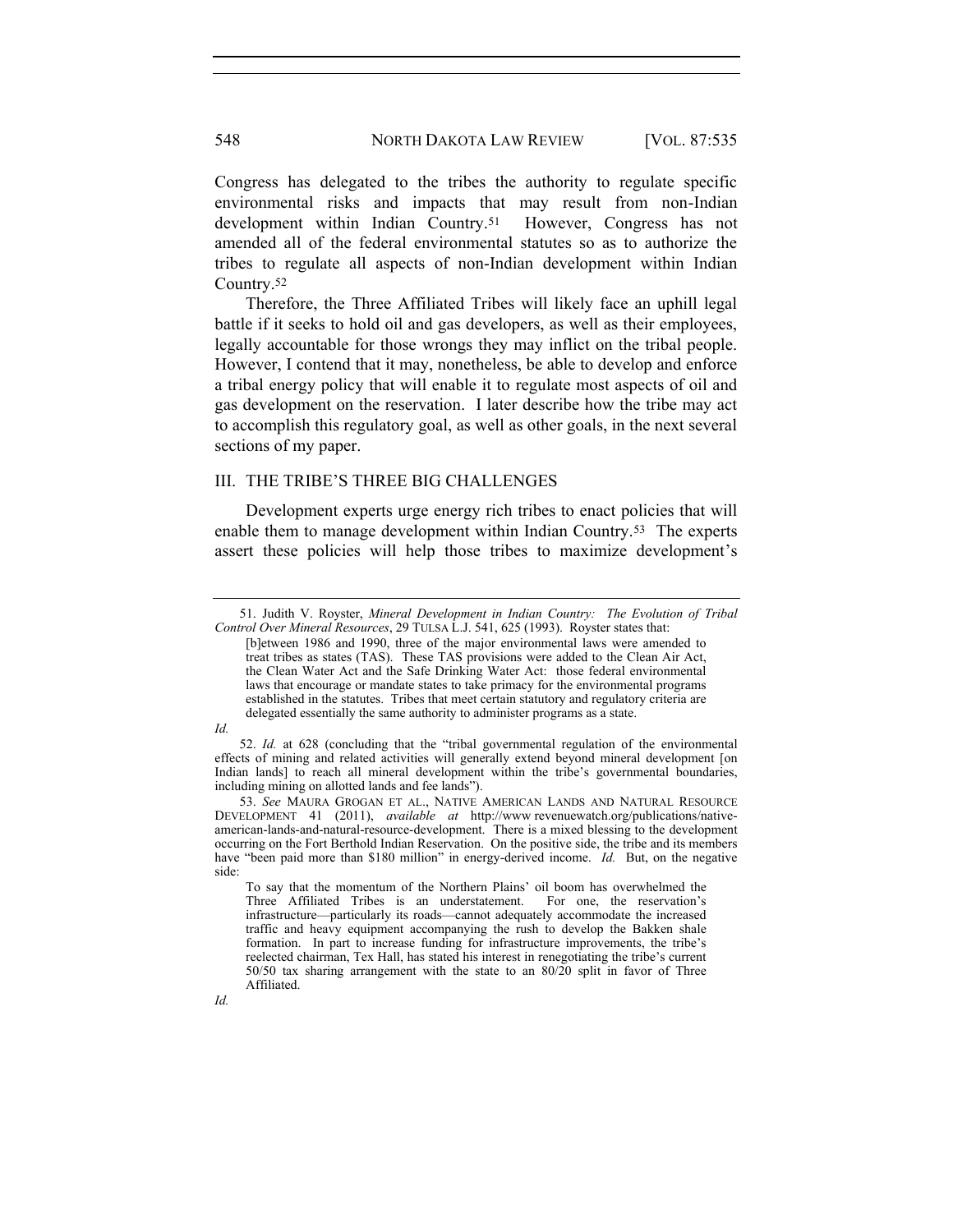benefits, and minimize its eco-social costs, to the tribal people.<sup>54</sup> Unfortunately, the experts do not say what those policies should look like or how the tribal governments can legally or practicably implement them.<sup>55</sup> Given this omission, their hortatory admonitions may be of limited value to the energy rich tribes.

However, my practical goal is to assess whether the Three Affiliated Tribes can, in fact, develop and enforce a tribal energy policy that will maximize development's benefits, and minimize its eco-social costs, to the tribal people of the Fort Berthold Indian Reservation. To do so, I argue the tribe must overcome three daunting barriers to its realization of this goal. For exposition purposes, I have re-characterized these three barriers as representing three big challenges.

First is the tribe's legal challenge. The Three Affiliated Tribes must effectively assert its inherent and statutorily conferred legal powers over oil and gas development throughout the Fort Berthold Indian Reservation. Second, the tribe has a strategic challenge. The Three Affiliated Tribes must maximize development's benefits, and minimize its eco-social costs, to the tribal people by adopting strategies that include: (1) a strategy for effective inter-governmental relations with the federal and state governments; (2) a strategy for effective financial and business action that will grow its oil and gas derived income into a permanent and diversified tribal wealth fund; and (3) a strategy of a new political and social engagements with its tribal communities as those responsible and active stakeholders who can use development's benefits as their means of growing their social and human capital resources. Finally, there is the tribe's governmental challenge. The Three Affiliated Tribes must establish an energy regulatory authority that can enforce the tribe's conservation-based rules so as to prevent the undue physical and economic waste of its oil and gas resources. The regulatory authority must also ensure the timely and effective prevention, or the subsequent remediation, of any significant development related damage to the tribe's waters, air, public health, livestock, or wildlife resources.

<sup>54.</sup> *Id.* at 6-7, 41.

<sup>55.</sup> *See id.* at 42 (noting "Indian nations and their lands exist in a strange legal status" but, unfortunately, not explaining how those tribes could, or should, use their distinctive legal status as a means of developing and implementing an appropriate set of tribal energy policies within Indian Country).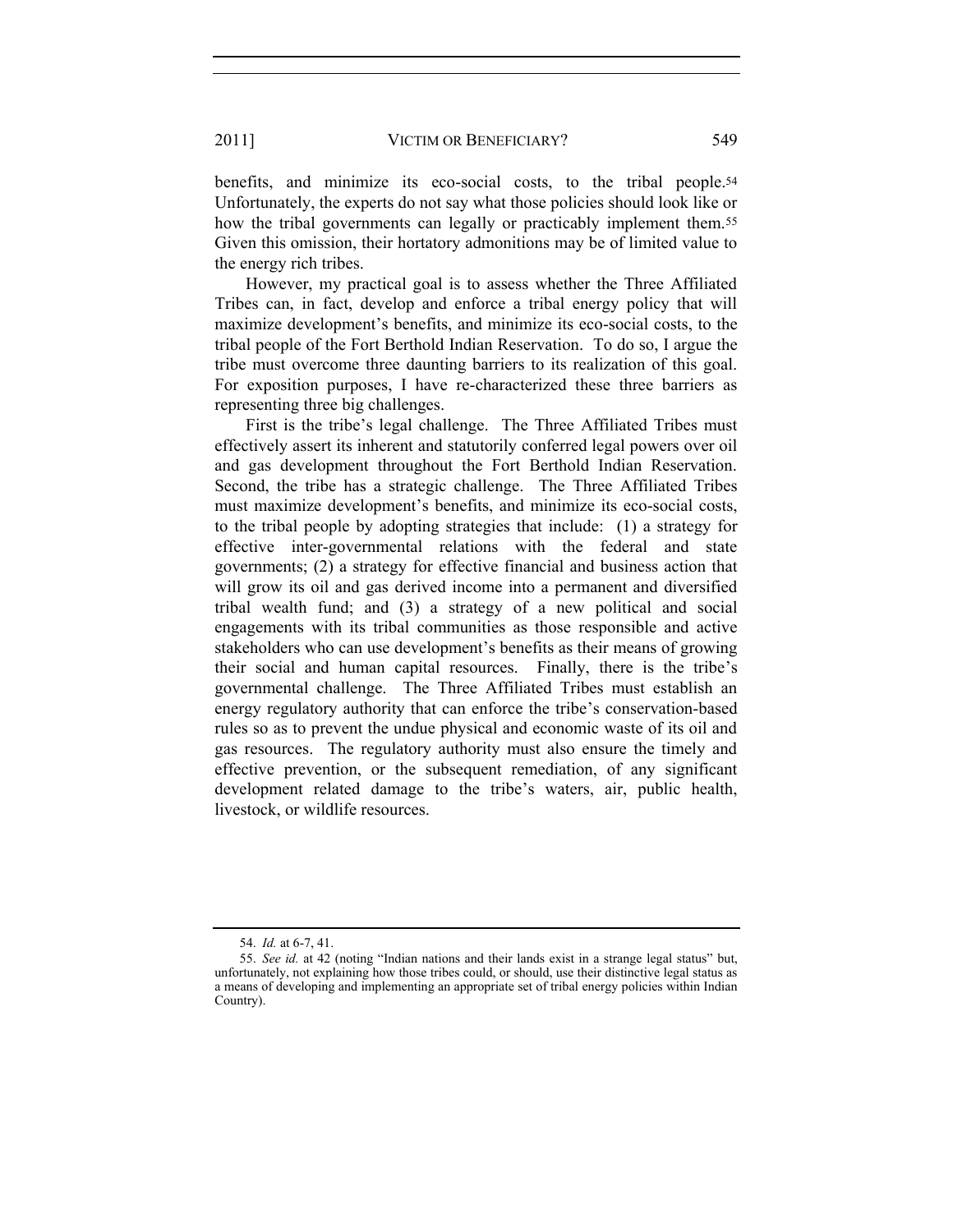#### A. HOW THE THREE AFFILIATED TRIBES CAN MEET ITS LEGAL CHALLENGE

#### 1. *Overview*

In order to meet its legal challenge, the tribe must thoroughly evaluate its inherent and federally delegated authority to regulate development on the Fort Berthold Indian Reservation. The legal review should include: (1) a review of the tribe's 1886 treaty, as well as its other agreements, with the federal government; (2) a review of those federal environmental statutes, as well as any other relevant federal statutes, that may authorize the tribe to regulate development on the reservation; and (3) a review of those federal Indian law decisions that may affect the tribe's authority to impose its civil regulatory jurisdiction over non-Indian activities within the reservation. The purpose of this legal review is to provide the tribe with a reliable overall assessment of its potential authority to regulate development within the reservation.

At the practical level, the tribe should also evaluate its possible regulatory options whereby it can assert a reasonable measure of authority over all aspects of development on the Fort Berthold Indian Reservation. For example, the 2004 Model Oil and Gas Conservation Act,<sup>56</sup> as well as other regulatory models, are one possible option for its assertion of regulatory authority over development. However, any potential regulatory model would have to be significantly adapted to meet the tribal people's distinctive regulatory needs and interests on the reservation. The tribe may also seek the advice of those federal Indian agencies — such as the Bureau of Indian Affairs (BIA), Bureau of Land Management (BLM), and Environmental Protection Agency (EPA) — that have the trust-based duty to assist the tribe in its efforts to protect its oil and gas resources from any unauthorized injury.<sup>57</sup>

<sup>56.</sup> *See* David E. Pierce, *Minimizing the Environmental Impact of Oil and Gas Development by Maximizing Production Conservation*, 85 N.D. L. REV. 759, 766 (2009). Professor David Pierce views the 2004 Model Act as offering a "laudable improvement of exploratory unitization . . . ." But he nonetheless concludes that it "retains at its core the basic right to go-italone on a capture basis unless you can assemble a super-majority of like-minded working interest owners and royalty owners." *Id.*; *see also* MODEL OIL & GAS CONSERVATION ACT (2004), *available at* http:/www.iogcc.state.ok.us/Websites/iogcc/docs/ModelAct-Dec2004.pdf.

<sup>57.</sup> The U.S. Supreme Court has recognized the "distinctive obligation of trust incumbent upon the government<sup>3</sup> and that requires the government's conduct to "be judged by the most exacting fiduciary standards." Seminole Nation v. United States, 316 U.S. 286, 296-97 (1942).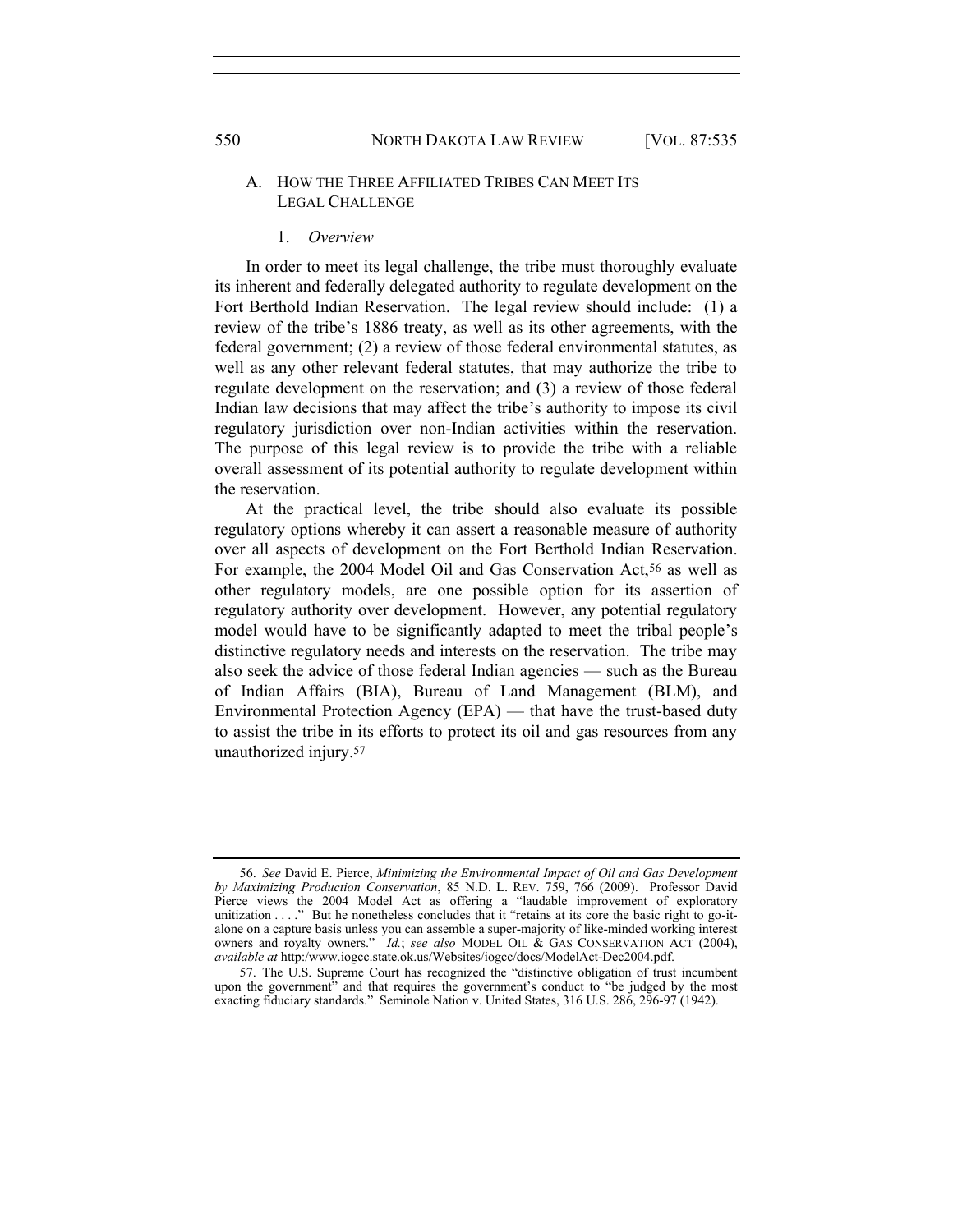#### 2. *Analysis of the Tribe's Regulatory Authority over Development on the Fort Berthold Indian Reservation*

My brief legal analysis of the tribe's authority over development has to begin with its acknowledged proprietorship-based right to protect its lands and resources from unauthorized damage or depredation. Further, its proprietorship-based powers have been strengthened by Indian environmental and energy statutes.<sup>58</sup> Congress, for example, has recently amended most of the major environmental statutes so as to authorize the tribe to exercise regulatory authority over its environmental resources within Fort Berthold.<sup>59</sup> The tribe is now statutorily empowered to protect its lands, waters, air shed and wildlife within the reservation.<sup>60</sup>

Additionally, there are other recently enacted federal Indian statutes that may provide an even stronger legal basis for the tribe's regulation of development within its reservation. These two potentially stronger statutes are the 1982 Indian Mineral Development Act (IMDA)61 and the 2005 Indian Tribal Energy and Self-Determination Act (ITESDA).62 The IMDA, for example, authorizes the Three Affiliated Tribes to set such terms and conditions in its development agreement as it may deem appropriate for the efficient and responsible development of its oil and gas resources.<sup>63</sup>

<sup>58.</sup> *See, e.g.*, Indian Mineral Development Act of 1982, 25 U.S.C. §§ 2101-08 (2006) (relating to Indian mineral statutes); Indian Tribal Energy and Self-Determination Act, 25 U.S.C. §§ 3501-06 (same); Clean Water Act, Pub. 33 U.S.C. § 1377 (providing tribes as states (TAS) amendments to federal environmental statutes); Safe Drinking Water Act, 42 U.S.C. § 300 j-11 (same); Clean Air Act, 42 U.S.C. § 7601(d) (same).

<sup>59.</sup> Royster, *supra* note 51, at 628 (asserting "tribal governmental regulation of the environmental effects of mining and related activities will generally extend beyond mineral development on Indian lands to reach all mineral development within the tribe's governmental boundaries, including mining on allotted lands and fee land").

<sup>60.</sup> Other Indian tribes, such as the Confederated Salish and Kootenai Tribe and Isleta Pueblo, have already exercised their newly delegated authority to establish stringent water quality standards to protect their various water sources within their respective reservations. *See*, GETCHES ET AL., *supra* note 48, at 640.

<sup>61.</sup> *Id.* at 587-88 (contending the IMDA authorizes the Indian tribes to enter into mineral development agreements that "provide for enhanced, environmental controls, or tribal employment preferences, education and job training programs, contracting of tribal businesses for related services such as road maintenance and security, and acquisition of equipment once production is completed").

<sup>62.</sup> *See* Shipps, *supra* note 22, at 56 (contending the ITESDA "creates a mechanism pursuant to which tribes may, ultimately, be allowed to grant energy-related leases (primary terms not to exceed ten years), enter into energy-related business agreements (terms not to exceed thirty years), and issue rights-of-way for pipelines and electric transmission facilities (not to exceed thirty years) involving tribal lands with specific approval of the Secretary of the Interior").

<sup>63.</sup> *See* Ogden, *supra* note 5 (stating the tribe has used its IMDA authority to enter into much more favorable energy development agreements; for example, the tribe's new energy leases under the IMDA has garnered it "bonuses in excess of \$700 per acre, drilling commitments and 22.5 percent royalty rate").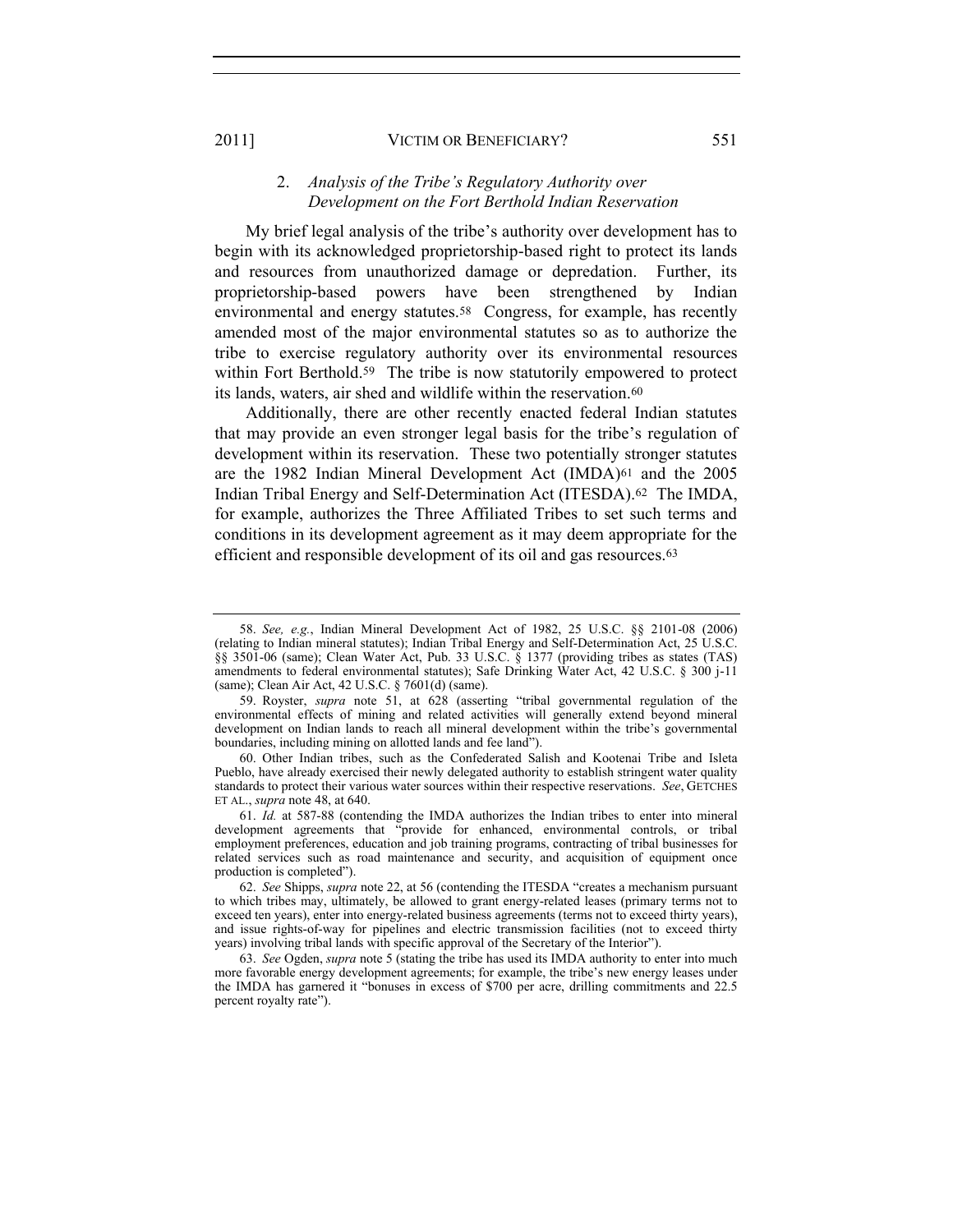Not surprisingly, the tribe has already used its new statutory authority to shed its erstwhile role as the passive recipient of limited income payments (e.g., bonus lease payments, annual rental payments, or royalty based payments).64 Today, the tribe has utilized its authority to enter into a wide variety of development agreements. Its goal is to now participate directly in the value added phases of oil and gas development. For example, the tribe has become the owner/operator of several of its oil and gas wells.<sup>65</sup>

The best example of its new development role, though, may be its endeavor to construct the first tribally owned and managed oil and gas refinery in the nation. It has apparently received final federal project approval so that it can move forward with obtaining the capital financing that is needed for the project.66 However, the bigger question is whether the tribe can leverage its new authority as its means for regulating development throughout the Fort Berthold Indian Reservation.

## 3. *How the Three Affiliated Tribes Can Leverage Its Authority to Regulate Development Throughout the Fort Berthold Indian Reservation*

The tribe has used its proprietorship-based authority to secure a larger share of the financial and employment-based benefits that have arisen from oil and gas development on the Fort Berthold Indian Reservation. However, it has not yet sought to ensure that its energy resources are developed in the most efficient and socially responsible manner possible. It could do so, in part, by its insertion of terms and conditions within its development agreements that would require developers to: (1) use the best available development protocols and extraction technologies that would help ensure the efficient and safe recovery of the tribe's resources; (2) adopt the best available management practices and environmentally friendly

<sup>64.</sup> *See* Chuck Haga, *It's in Their Hands*, RUNNING WITH OIL (Aug. 19, 2010), http://www runningwithoil.com/?p+46. The tribe, pursuant to its new statutory authority, now negotiates directly with the oil and gas companies to obtain new tribal employment, training, and management responsibilities and opportunities in connection with the development of oil and gas resources on tribally owned lands.

<sup>65.</sup> *Id.* Malcolm Wolf, deputy director of the tribal energy department, told a recent visitor to a tribally owned and operated oil well, "We're in charge here . . . . We're doing our own leases, our own negotiations, our own pumping. It puts us in the driver's seat. Many of our people are having things they didn't have before, and that gives us a little more confidence in ourselves." *Id.*

<sup>66.</sup> *See* Reese Rogers, *Refinery Construction Begins on North Dakota Reservation*, STANFORD U. (Sept. 29, 2011), http://www.stanford.edu/group/ruralwest/cgi.bin/drupal/energy/ refinery-fort-berthold (asserting the refinery "is a source of some pride now that the refinery is to be owned and operated by the Three Affiliated Tribes, providing jobs for tribal members and much needed income for the reservation").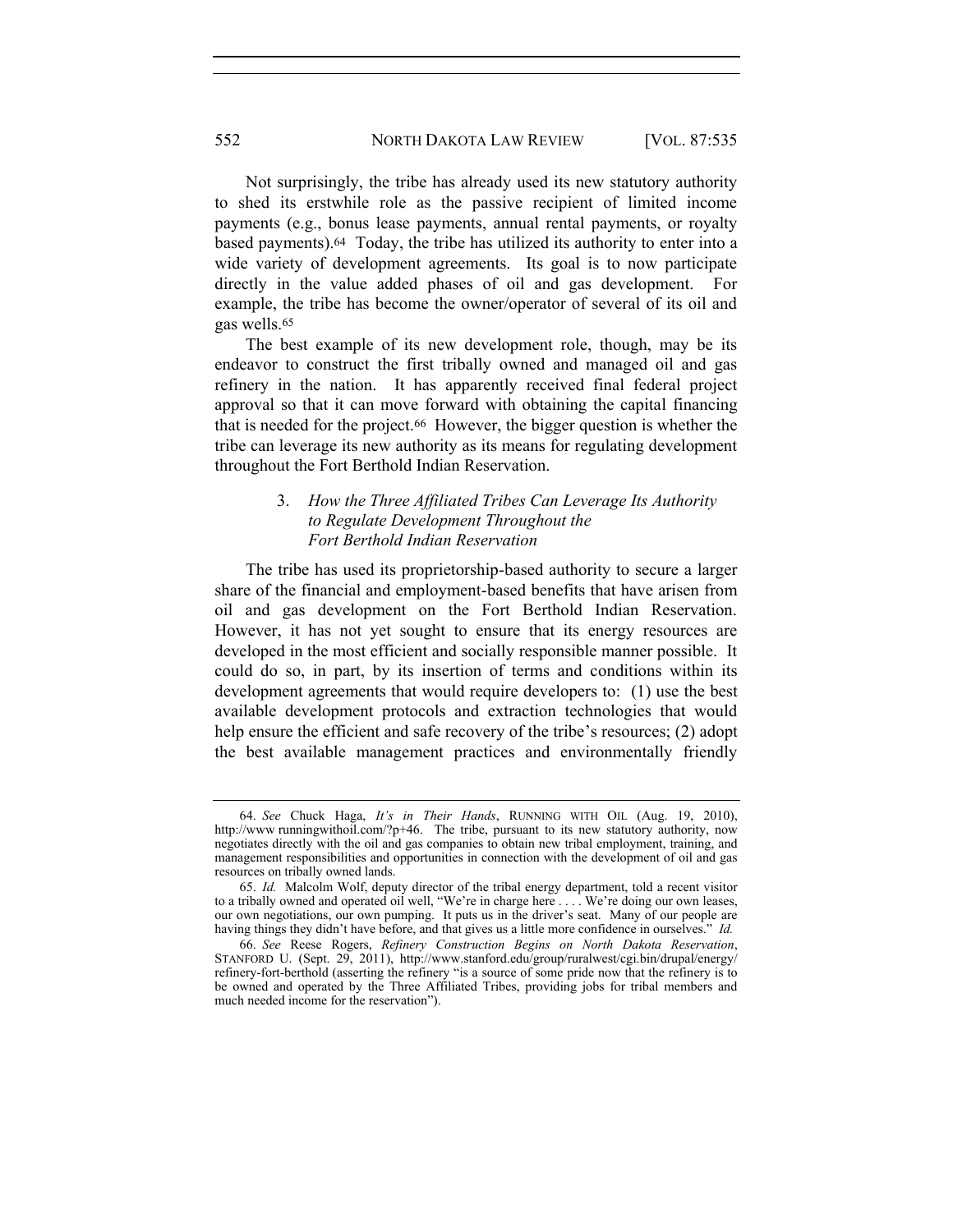technologies so as to avoid or minimize any environmental risks to surrounding Indian owned resources; and (3) incorporate by reference into its development agreements its evolving environmental and conservation related requirements that seek to ensure the responsible development of its resources.<sup>67</sup>

The tribe may also seek the financial and technical assistance of the federal government to design and enforce a model tribal oil and gas conservation agreement. The purpose of a model agreement would be to ensure the efficient and socially responsible development of the tribe's oil and gas resources. Additionally, the tribe could also seek—through its use of various federal-tribal agreements (e.g., self-determination contracts, memoranda of understanding, or co-management compacts)—to assume the administration of the federal regulatory programs that oversee Indian energy development within the reservation. If sought and accomplished, the tribe could secure a larger participatory role in the responsible and coordinated development of all the Indian owned energy resources within the reservation.68 However, while the tribe's proprietorship-based and statutorily delegated powers may well empower it to manage development on tribally owned lands, its powers may not authorize it to regulate development on the fee status lands within the reservation.<sup>69</sup>

# 4. *How the Tribe Can Use Its Inherent and Federally Delegated Authority to Regulate Development on the Fee Status Lands Within the Reservation*

The tribe is legally authorized to assert its civil regulatory jurisdiction over certain developmental activities on fee status lands within the reservation. As a general rule, it is authorized to regulate any non-Indian activities that present a direct and substantial threat to the tribe's health, welfare, political or economic security.<sup>70</sup> Therefore, the tribe should evaluate those types of developmental activities, whether on fee status lands or not, that may pose a direct and substantial threat to a protected tribal

<sup>67.</sup> Royster, *supra* note 51, at 587-88.

<sup>68.</sup> GETCHES ET AL., *supra* note 48, at 241 (describing the larger tribal challenge as that of "[b]uilding a sustainable economy, competing with federal and state governments for jurisdiction and control over reservation resources and business activity, training the reservation workforce, [and] respecting tribal beliefs, traditions and values . . .").

<sup>69.</sup> While the tribe's inherent sovereign authority enables it to regulate development on Indian trust lands, it does not necessarily authorize the tribe to regulate development on non-Indian owned, fee status lands within the Fort Berthold Reservation. However, the tribe is authorized to regulate non-Indian development activity that poses a direct and substantial threat to that tribe' political or economic security." *See* Montana v. United States, 580 U.S. 544, 566 (1981).

<sup>70.</sup> *Id.*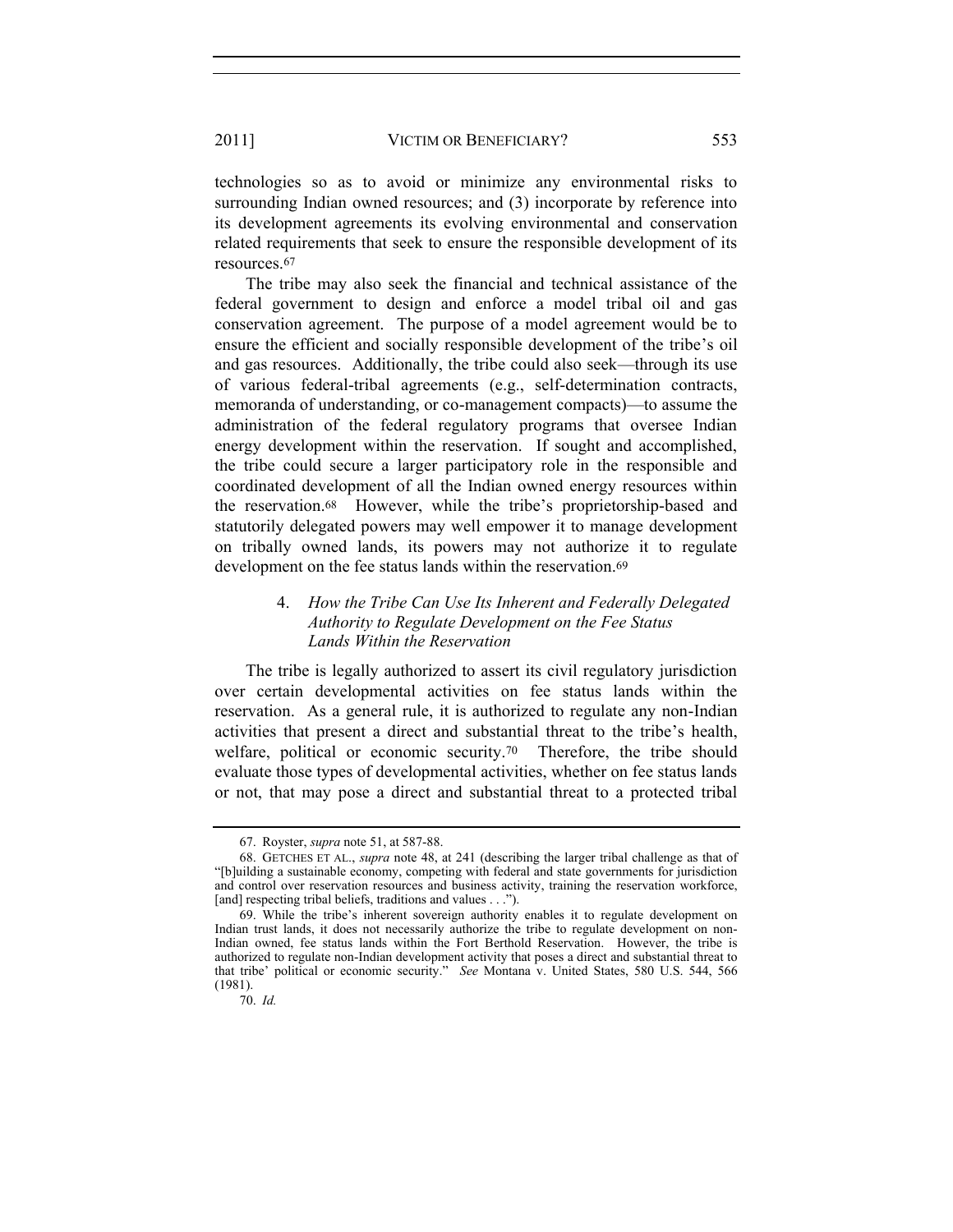interest. If the risk-based evaluation of those activities reveals any substantial threats to important tribal interests, the tribe should take the further step of determining what its regulatory response should be to either avoid or to mitigate those identified threats.

The tribe has two possible regulatory options whereby it can act to avoid or to mitigate a substantial threat to a protected tribal interest. Its strongest option, but also likely its most labor intensive option, may be to invoke its federally delegated regulatory powers under the federal environmental statutes.71 However, in doing so, the tribe may be required to develop, subject to EPA's approval and oversight, a comprehensive tribal environmental regulatory code that would cover its air shed, its waters, its wildlife, as well as its traditional cultural resources.<sup>72</sup>

The tribe's more limited regulatory option, but also its more legally uncertain option, may be to assert civil regulatory jurisdiction over any non-Indian developmental activity that would present a direct and substantial threat to a protected tribal interest. Two recent federal appellate court decisions have upheld, in circumstances involving fairly egregious instances of non-Indian misconduct, tribal regulation of non-Indian activities within Indian Country.73 However, in the absence of similarly egregious non-Indian misconduct, the Three Affiliated Tribes would likely have to present credible and detailed evidence that clearly demonstrates how and why a given non-Indian's conduct presents a direct and substantial threat to a protected tribal interest. Under this alternative tribal regulatory option, the tribe may even have greater remedial options, such as money damages, than may be available to it under the more limited remedial framework of environmental law.<sup>74</sup>

The tribe faces a daunting legal challenge if it chooses to regulate oil and gas development on the Fort Berthold Indian Reservation. However, given its combined inherent and statutorily delegated powers, it does have a reasonable legal basis for its potential exercise of regulatory authority over

<sup>71.</sup> Royster, *supra* note 51, at 628 (contending that tribal regulation of the environmental effects of mining extends to "mining on allotted lands and fee lands").

<sup>72.</sup> *See EPA Tribal Policy and Initiatives*, EPA, http://www.epa.gov/Indian/wetg/training/ EPA/common/data/text-only/Old/epa01c htm (last visited Sept. 6, 2012).

<sup>73.</sup> *See* Attorney's Process & Investigation Servs., Inc. v. Sac & Fox Tribe, 609 F.3d 927, 939 (8th Cir. 2010) (upholding a tribal court jurisdiction over a tribal trespass claim against a non-Indian security firm, stating the security firm "threatened the health and welfare of the Tribe by organizing a physical attack . . . [on] the Tribe's facilities and the tribal members inside, including the duly elected council"); White Mountain Apache Tribal Court v. Elliott, 566 F.3d 842, 844 (9th Cir. 2009) (upholding tribal court jurisdiction over a non-Indian civil defendant who contributed to the largest fire in Arizona's history that destroyed 400,000 acres of lands and did millions of dollars in damage to the tribe's resources).

<sup>74.</sup> *See e.g.,* Pubelo of Isleta v. Universal Constructors, 570 F.2d 300, 303 (10th Cir. 1978) (noting trial court can "fashion a method for awarding damages").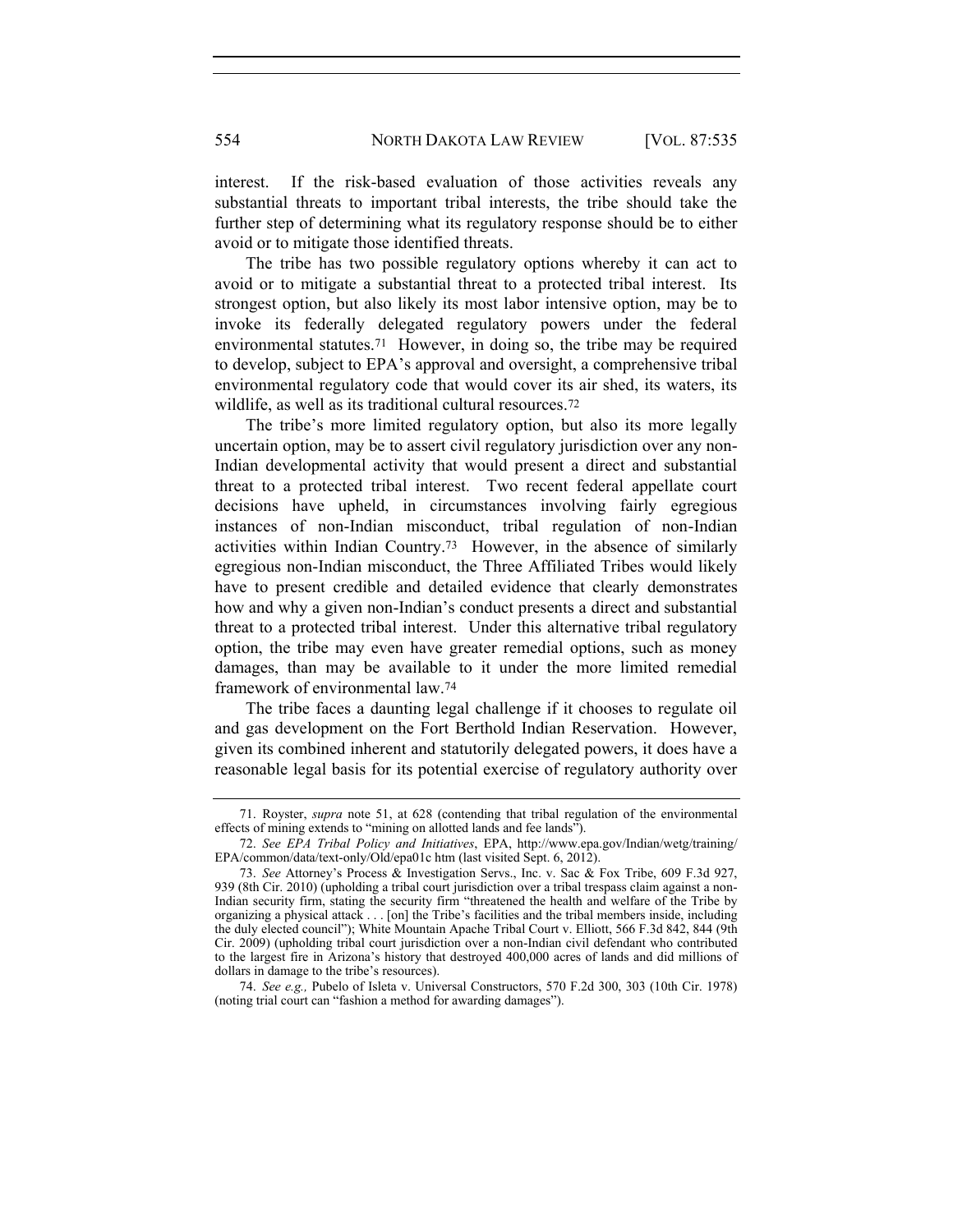many, if not all, of development's risks and impacts within the Fort Berthold Indian Reservation. The next section of my article addresses how the tribe can meet its equally daunting challenge of managing development's benefits for the good of its tribal people. While this Article has emphasized the tribe's role in managing development's costs and risks to the tribal people, the next part will focus on how it can meet its challenge of maximizing development's benefits to the tribal people. Specifically, I will argue the tribe can leverage development's benefits in a manner that will spur the growth of the tribal people's human and social capital resources.

## B. HOW THE THREE AFFILIATED TRIBES CAN MEET ITS STRATEGIC CHALLENGES

1. *Overview* 

Development experts tend to focus much of their attention on an energy tribe's wise management of its oil and gas derived income.75 Wise management is an important issue, but I argue that an energy tribe can also leverage its income to achieve a much broader set of important strategic goals. Therefore, the Three Affiliated Tribes can, and should, use its energy-derived income as its means to achieve several strategic goals. It may do so, in part, by considering these following strategic initiatives: its strategy for effective inter-governmental relations, conducted on the basis of mutual respect and shared interests, with the state and federal governments; its strategy for using its governmental and corporate powers to leverage its oil and gas derived income into a permanent and diversified tribal wealth fund for the long-term benefit of its tribal people; and its strategy for engaging the tribal people and communities as socially and politically responsible stakeholders who must directly share in the task of rebuilding the tribe's families, economy, traditional cultural societies, and educational systems.

# 2. *The Tribe's New Inter-Governmental Relations Strategy*

As an energy rich tribe, the Three Affiliated Tribes may re-think its past inter-governmental relationships with both the state and federal governments. A reassessment is necessary because its strategic goals and

<sup>75.</sup> *See* GROGAN ET AL., *supra* note 53, at 56 (citing the Southern Ute Tribe's establishment of a permanent fund and growth fund that "invests energy royalties and casino profits in securities, which generate a steady revenue to pay for governmental and social services" and the tribe's distribution of "payments on a per capita basis as dividends to tribal citizens between the ages of 26 and 59, and as a retirement benefit to those 60 and older").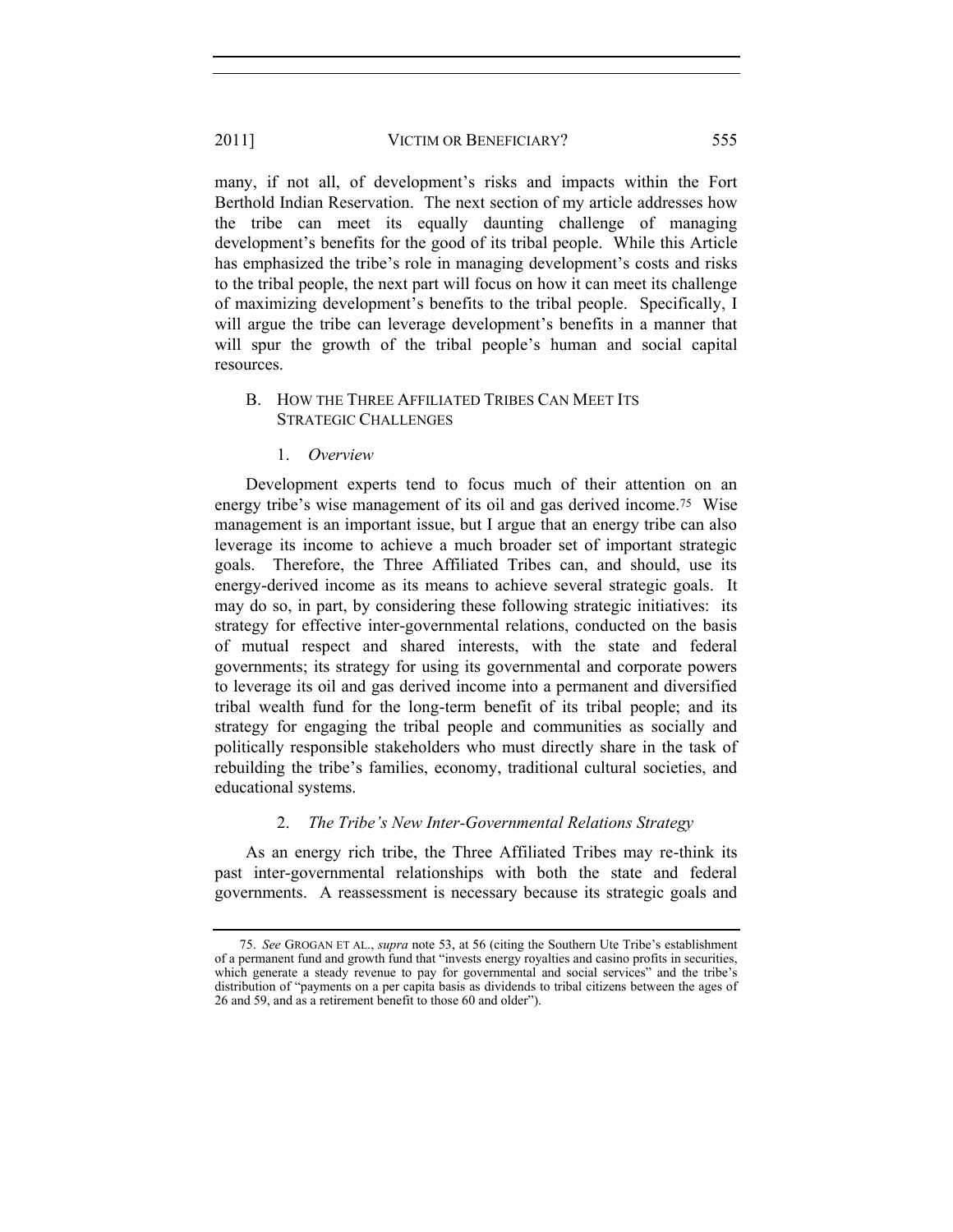interests have likely changed given its new economic status as a leading energy tribe.76 Of course, its inter-governmental relations should still be premised on the principle of mutual respect for the sovereign and legitimate interests of each of the participating governmental authorities including itself, North Dakota, and the federal government.

The tribe has enjoyed a longstanding government-to-government relationship with the federal government.77 However, it has had a more uneven, and sometimes contentious, relationship with North Dakota.78 Due to the large scale energy development that is now occurring in western North Dakota and on Fort Berthold, the tribe will have to work with the state to ensure the efficient and responsible development of their shared energy resources. For that reason, a renewed and more effective intergovernmental relationship between the tribe and state may be one means of achieving their goals without undue legal or political differences.

However, the tribe should recall that there are different considerations at play in its relations with the federal government, on the one hand, and North Dakota, on the other hand. Its renewed inter-governmental relationship with federal Indian trust agencies — particularly the BIA, the  $BLM$ , and the  $EPA$  — will be governed by an established and relatively formal regime of inter-governmental consultations and resulting agreements. For example, this system of relations will likely be conducted through tribal-federal consultations, legally binding memoranda of understanding, tribal self-determination contracts, negotiated tribal

<sup>76.</sup> *Id.* at 39-40.

<sup>77.</sup> The tribe's long standing relationship with the United States is confirmed in author Paul VanDevelder's recounting of how "Captains Meriwether Lewis and William Clark, the leaders of Thomas Jefferson's Corps of Discovery," were welcomed to the Mandan and Hidatsa villages in the winter of 1805. *See* PAUL VANDEVELDER, COYOTE WARRIOR: ONE MAN, THREE TRIBES AND THE TRIAL THAT FORGED A NATION 7 (2004).

<sup>78.</sup> *See id.* at 187. Author Paul VanDevelder describes North Dakota's contentious relationship with the Three Affiliated Tribes during that long and drawn out litigation cycle of cases involving the tribe and Wold Engineering. *Id. See generally* Three Affiliated Tribes v. Wold Eng'g, P.C., 476 U.S. 877 (1986); Three Affiliated Tribes v. Wold Eng'g, P.C., 467 U.S. 138 (1984). Chief Justice VandeWalle of the North Dakota Supreme Court described the impact of these cases on tribal-state relations in North Dakota as follows:

When *Wold Engineering* came in the door, I remember thinking "Oh brother, here comes the train wreck." This was going to be a watershed case, a referendum on Public Law 280, no doubt about it. So we told the tribe we have no jurisdiction to resolve this thing. The only way we could hear this case was if the tribe waived its sovereign immunity. Short of that, we couldn't give them relief. They had to take it to the U.S. Supreme Court.

VANDEVELDER, *supra* note 77, at 187.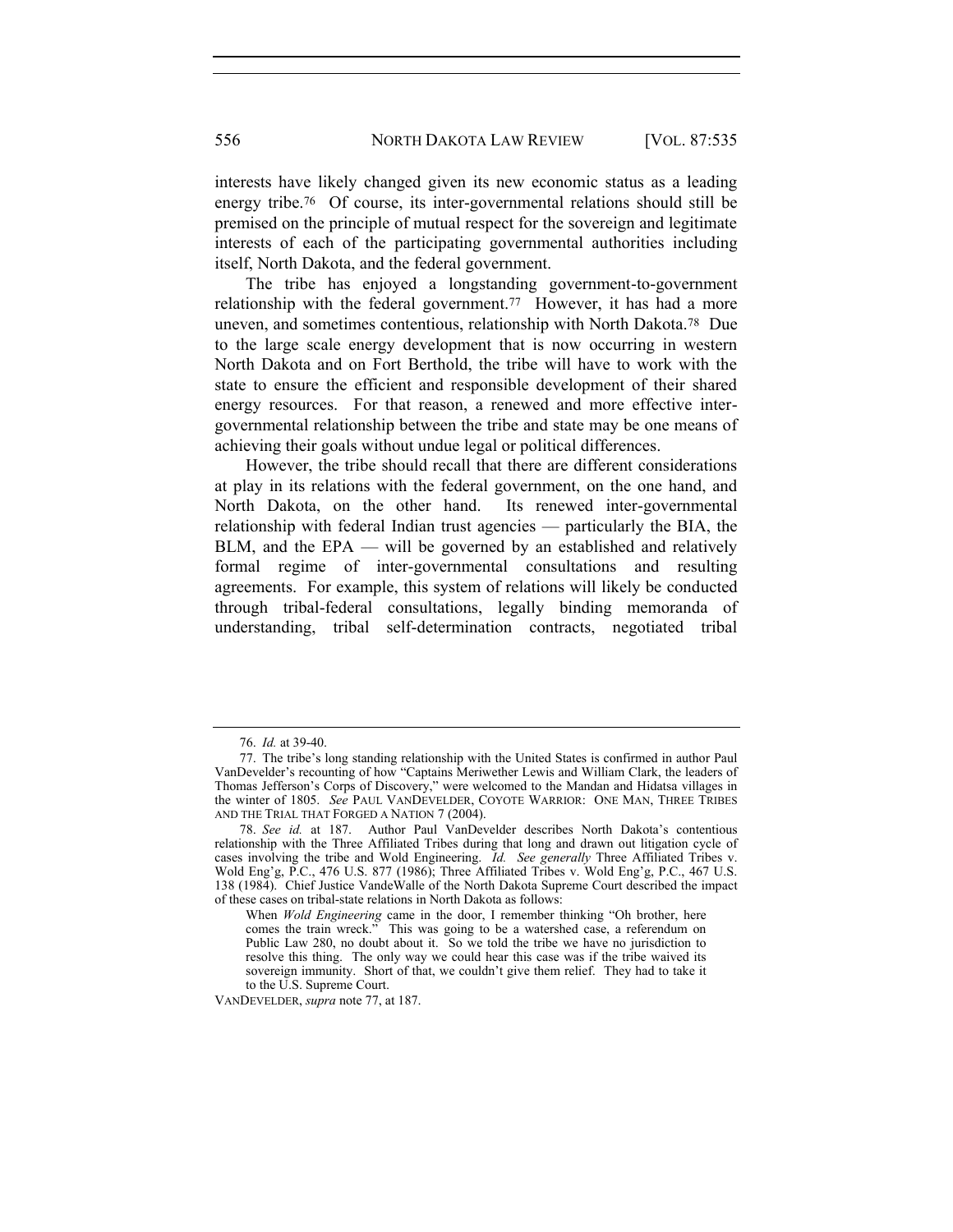regulatory standards, and the occasional tribal testimony before Indian congressional committees.<sup>79</sup>

By contrast, its renewed inter-governmental relations with North Dakota will be likely conducted through an informal system of occasional tribal-state consultations wherein the participants may discuss issues of common jurisdictional or regulatory concern.80 In more rare instances, the tribe and state may be motivated to enter into a formal legal agreement. For example, the two entities recently signed an oil and gas tax sharing agreement.81 Both parties deemed the agreement necessary to avoid the risk of the burdensome double taxation of those energy producers who are active within the Fort Berthold Indian Reservation.82 The agreement also avoided the situation wherein each government imposed its own severance or production taxes on those activities within that reservation.83 Under the tribal-state agreement, a single, shared tax is imposed on energy production within the reservation.<sup>84</sup>

However, the tribe's most important inter-governmental relationship will continue to be its trust-based relationship with the federal government. While the tribe has made some progress in renewing the basis of its relationship with the federal government—particularly with regard to its efforts to reduce some of the federal regulatory barriers to the development of its oil and gas resources—there still remain significant administrative bottlenecks that tend to delay, if not frustrate, the timely and responsible

83. *See* N.D. CENT. CODE § 57-51.2(2).

84. *See Tribes Ask for Bigger Share of ND Oil Tax*, BISMARCK TRIB., Feb. 5, 2011, at B1, *available at* http://bismarcktribune.com/news/local/govt-and-politics/2011-session/article\_c6af57 66-30aa-11e0-b74b-oo1cc4c002e0 html. However, the current tribal chairman, Tex Hall, wants to renegotiate its tax sharing agreement with North Dakota. Under the existing 2008 agreement, the state gets eighty percent of the tax revenue from oil production on fee lands within the reservation and fifty percent of the tax revenue from production on tribal trust lands. *Id.* Chairman Hall wants to amend that agreement so that the tribe would receive eighty percent of the tax revenue from tribal trust lands. *Id.* He contends the increased tribal responsibility for road repair and maintenance, protecting the public health, and employing more tribal staff justifies the amendment to the tax sharing agreement. *Id.* From September 2008 to December 2010, the state received about \$47.8 million in tax revenues on the reservation and the tribe received about \$21.3 million. *Id.* State senator John Warner has recently introduced legislation seeks to amend the existing state-tribal tax sharing agreement. *Id.*; *see also* OIL AND GAS TAX AGREEMENT, *supra* note 81.

<sup>79.</sup> GETCHES ET AL., *supra* note 48, at 222 (praising Congress' tribal self-determination initiatives which authorize the Indian tribes to "administer virtually all functions and activities now performed for them by the BIA or Indian Health Service").

<sup>80.</sup> *See generally* Matthew L.M. Fletcher, *Retiring the "Deadliest Enemies" Model of Tribal-State Relations*, 43 TULSA L. REV. 73 (2007) (encouraging Indian tribes to cautiously engage in an on-going system of tribal-state relations as one means of achieving their strategic objectives).

<sup>81.</sup> OIL AND GAS AGREEMENT BETWEEN THE THREE AFFILIATED TRIBES AND STATE OF NORTH DAKOTA, *available at* [www ndgov/tax/oilgas/threeatribes/pubs/oilgastaxagreement.](http://www.ndgov/tax/oilgas/threeatribes/pubs/oilgastaxagreement) [hereinafter OIL AND GAS AGREEMENT].

<sup>82.</sup> *Id.* at 2-3; *see also* N.D. CENT. CODE ch. 57-51.2.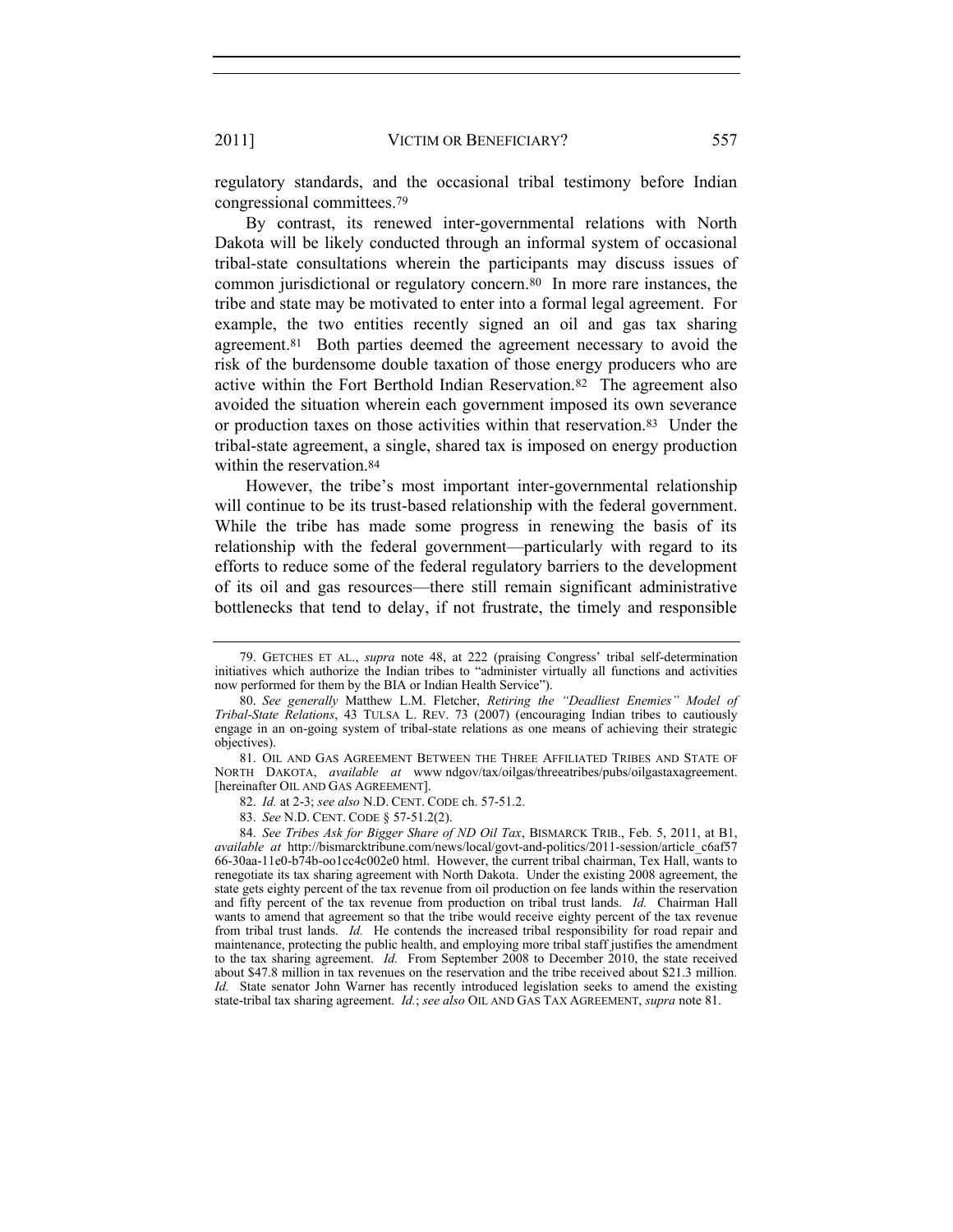development of the tribe's energy resources. The tribal chairman's recent testimony before a congressional subcommittee detailed several of these concerns.85 Those unresolved federal regulatory issues include:

 1. Improve the staffing at the Fort Berthold Agency and the Great Plains Regional Office so that all the responsible federal agencies are located in one place and they are thereby able to coordinate their respective functions and, hopefully, speed up the oil and gas exploration and leasing process on the reservation;<sup>86</sup>

 2. Appoint an allottee liaison so as to improve the communication process between the Interior Department and the 8000 allotted mineral owners on the reservation;<sup>87</sup>

 3. Streamline the regulatory process by requiring the standardization among the various federal agencies of the tribal and allottee lease numbers so that there will not be differing lease numbers assigned to the same parcel of allotted or tribal land on the reservation;88

 4. Modernize the Interior Department's record keeping system so that fewer land title mistakes are made in the future and upgrade the Department's filing and tracking system for leases, applications, and related approval requests;<sup>89</sup>

 5. Develop a large scale infrastructure solution that will ensure the collection and transportation of oil and gas produced by both the tribal and allotted wells on the reservation;90

 6. Ensure greater regulatory coordination with North Dakota so that all the oil and gas operators are certain as to which government—tribal, state, or federal—has regulatory jurisdiction over a given operator;<sup>91</sup>

 7. Improve the federal decision-making process through the development of a memorandum of understanding as between the four responsible federal agencies that share jurisdiction over oil and gas development on the reservation;<sup>92</sup> and

92. *Id.*

<sup>85.</sup> *Oversight Hearing on Tribal Development of Energy Resources and the Creation of Energy Jobs on Indian Lands Before the H. Subcomm. on Indian and Alaska Native Affairs Committee on Natural Resources*, 112th Cong 18-15 (2011) [hereinafter *Oversight Hearing*] (statement of Tex G. Hall, Chairman, Mandan, Hidatsa, & Arikara Nation of the Fort Berthold Reservation).

<sup>86.</sup> *Id.* at 21-22.

<sup>87.</sup> *Id.* at 22.

<sup>88.</sup> *Id.* at 22-23.

<sup>89.</sup> *Id.* at 23.

<sup>90.</sup> *Id.*

<sup>91.</sup> *Id.*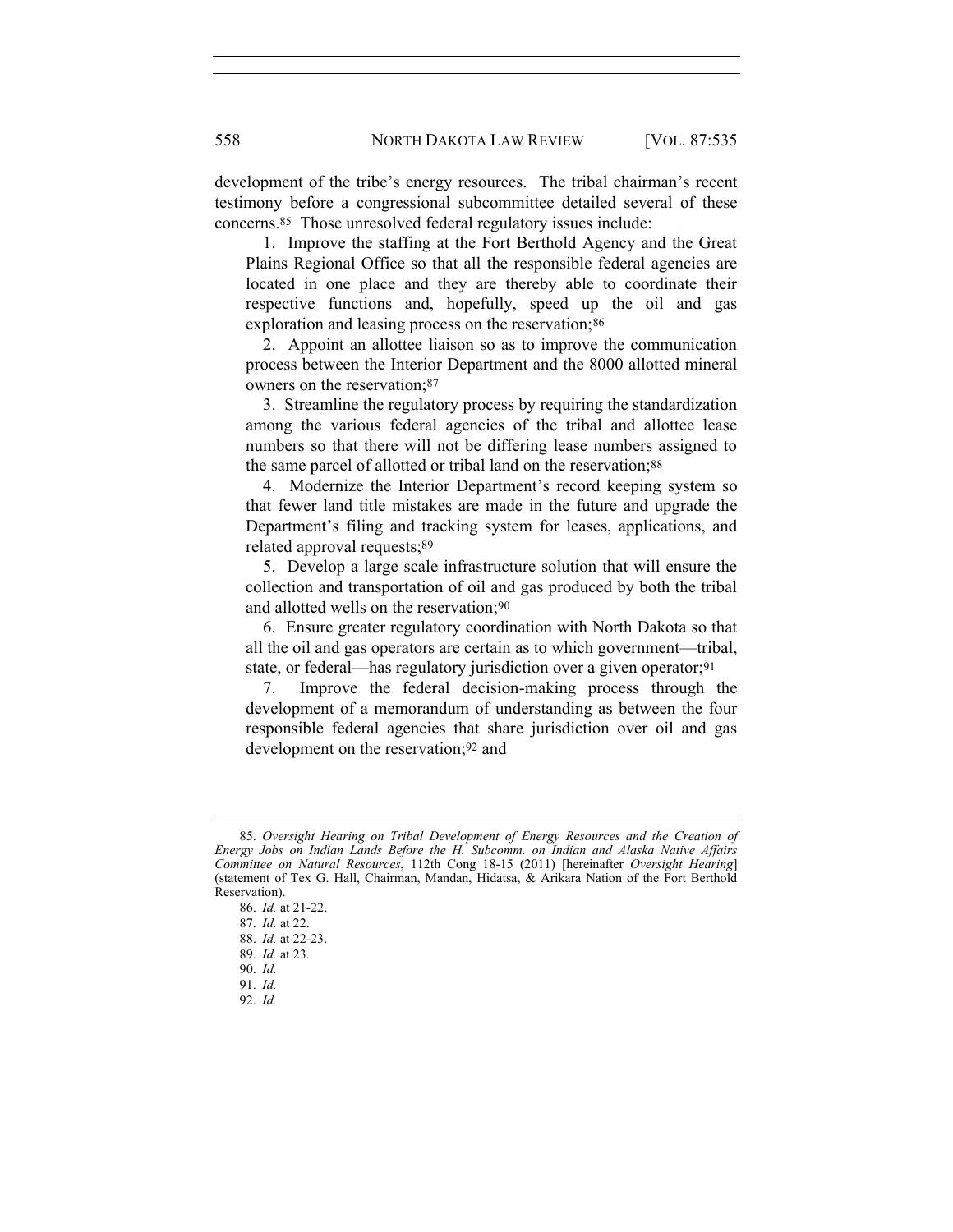8. Ensure that any allotted mineral owner who is subject to a communitization agreement is paid her royalties at the same time as a non-Indian mineral owner who is in the same circumstances.<sup>93</sup>

The fair resolution by the federal government of these pending issues will help the tribe to better manage development on the reservation.

The tribe has already acted to leverage its energy resources as its means of establishing new strategic relationships with both the state and federal governments. However, these new relationships have to be both nurtured and vigilantly monitored to ensure that the tribe's interests are always respected and protected. As a practical reality, the tribe's relationship with the state will always be limited and episodic in nature. At most, the tribe will likely participate in informal consultations with the relevant state officials wherein information may be exchanged regarding each government's respective development programs or their new regulatory initiatives. Far more rarely, given the tribe's appropriate sovereignty-based concerns, will the tribe and the state likely enter into any inter-jurisdictional or resource sharing agreements.<sup>94</sup>

By contrast, the tribe should seek to strengthen both its informal and formal relations with the federal government. Its abiding legal and practical interests behoove it to secure from the federal government the funding, technical support, and federally derived authority that will enable it to better manage development on the Fort Berthold Indian Reservation. Therefore, given its two hundred years of relationship with the federal government, the tribe should seek to build upon its most important and enduring intergovernmental relationship. However, the tribe should conscientiously develop this relationship as only one of its means of realizing its strategic goals within the overarching framework of the federal trust relationship.<sup>95</sup>

## 3. *The Tribe's Strategy for Using Its Governmental and Corporate Powers to Accomplish Its Long-Term Goals*

Development experts and legal scholars have counseled the energy rich tribes to wisely manage their sometimes substantial energy derived

<sup>93.</sup> *Id.*

<sup>94.</sup> Fletcher, *supra* note 80, at 80 (asserting that "[i]n the case of modern intergovernmental agreements, Indian tribes are not conceding jurisdiction over their entire territories to states—they are settling questions of jurisdictional dispute with the states by creating certainty through agreements where federal Indian law offers nothing more than gray areas").

<sup>95.</sup> *See* CHARLES WILKINSON, BLOOD STRUGGLE: THE RISE OF MODERN INDIAN NATIONS 280-81 (2005) (describing the tribes' challenge of "sovereignty building" whereby they must become "doggedly persistent in the gargantuan task of piecing [their] societies back together").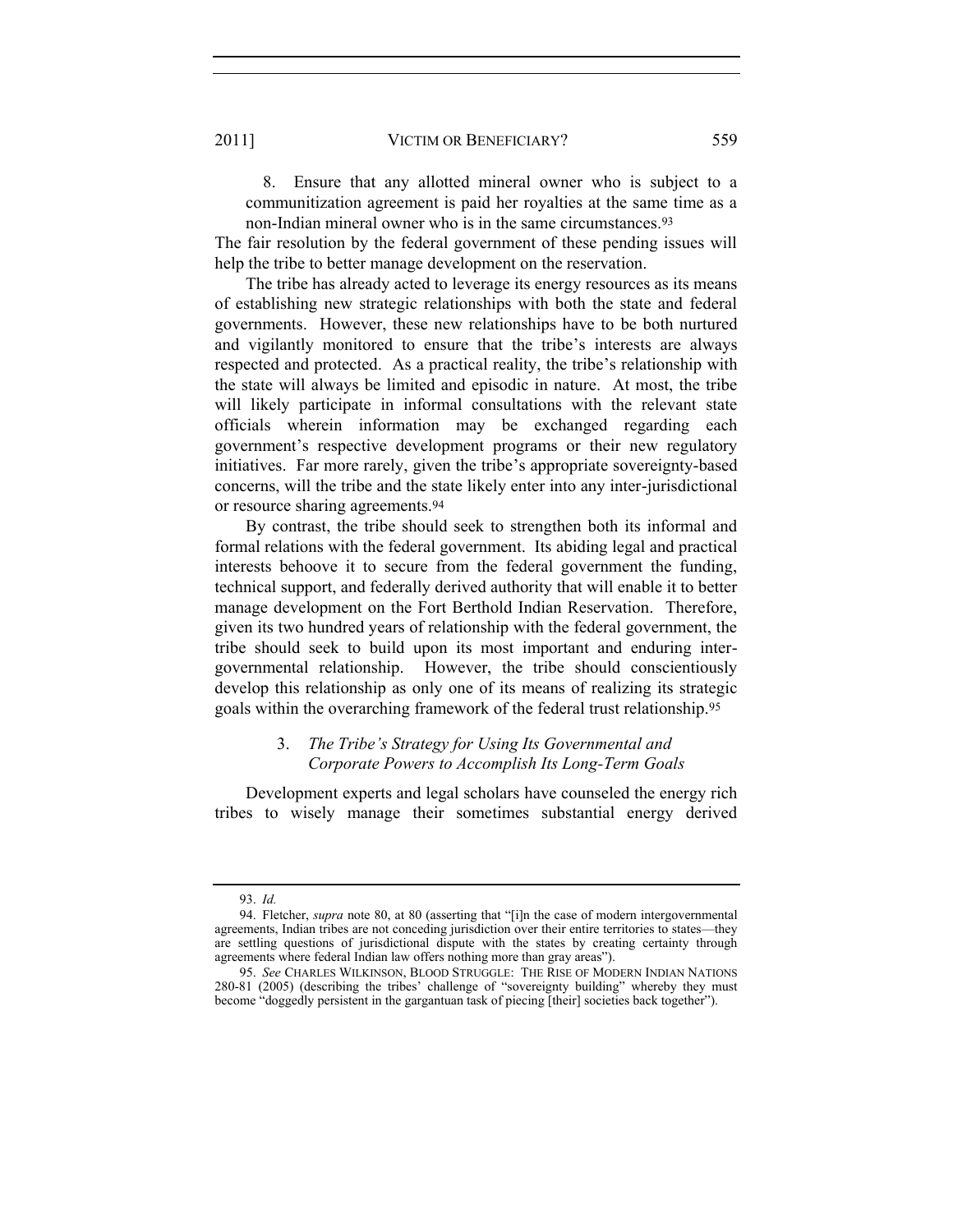income.96 Unfortunately, some energy rich tribes have failed to heed that counsel. Therefore, when the predictable energy bust does come, some tribes have little to show for the millions of dollars they may have received in energy derived income during the erstwhile energy boom. The Three Affiliated Tribes, given the first initial phases of development occurring on its reservation, can hopefully avoid a similar fate. Because much has been said about how a tribe should manage its energy derived income, I will focus my analysis on how the tribe can leverage its energy derived income to accomplish its other important strategic goals.<sup>97</sup>

Given its status as an IRA-chartered entity,98 the Three Affiliated Tribes has significant governmental and corporate powers that it can leverage to achieve several strategic goals that may benefit its tribal people. Pursuant to section 17 of the IRA, it can charter a tribal development corporation that may be authorized to exercise an independent and professional business judgment in its management of tribal assets that have been entrusted to its administration.<sup>99</sup> Indeed, the tribe has apparently used

<sup>96.</sup> Tribal wealth management—whether the wealth is derived from gaming or energy development—is a hot topic in Indian Country. At the macro-level, wise management of tribal wealth has "generated some 75,000 new jobs for tribal members . . . [and tribal wealth has] been funneled into many nongaming tribal ventures: museums, banks, hydroelectric dams, farms, hotels, restaurants, and grocery stores." *Id.* at 337. At the micro-level, for example, the Poarch Band of Creek Indians' decision to invest its tribal wealth in several "tribal enterprises, starting with a Best Western motel and restaurant on Interstate 65." *Id.* at 342.

<sup>97.</sup> In general, the tribe may seek to emulate those strategic successes that have been realized by the Southern Ute Tribe in its management of its energy resources. Its financial success derives from its conscientious establishment of several tribal development corporation. One of these tribal corporations—known as the Red Willow Production Company—now "owns interests in nearly 1,000 [oil and gas] wells and works about half of those, making it one of the top natural gas producers in Colorado." *Id.* at 347. Furthermore, he asserts that another tribal corporation-Red Cedar Gathering Company—"now owns more than 700 miles of pipelines, moving about [one] percent of the nation's daily natural gas supply." *Id.*

<sup>98.</sup> Karen Atkinson and Kathleen Niles describe the general powers of IRA chartered tribal corporation as follows:

Section 17 corporations are tribal in character, they must be wholly-owned by the tribe and are essentially alter egos of the tribal government. . . . The corporate charters may convey the following powers to the incorporated entity:

Power to buy and sell real and personal property; including the power to purchase restricted Indian lands

To enter into leases or mortgages of tribal land for a term of 25 years without Section 81 approval by the Secretary of the Interior

To enter into contracts or agreements without Section 81 approval by the Secretary of the Interior

Further powers as may be necessary to the conduct of corporate business.

*See* KAREN J. ATKINSON AND KATHLEEN MILES, TRIBAL BUSINESS STRUCTURE HANDBOOK III-12 (2008), *available at* www.irs.gov/pub/irs-tege/tribal\_business\_structures\_handbook.pdf (internal footnotes and quotations omitted).

<sup>99.</sup> S. Chloe Thompson, *Exercising and Protecting Tribal Sovereignty in Day-to-Day Business Operations: What the Key Players Need to Know*, 49 WASHBURN L.J. 661, 689 (2010). Tribes should also consider having their business enterprises "run by a politically autonomous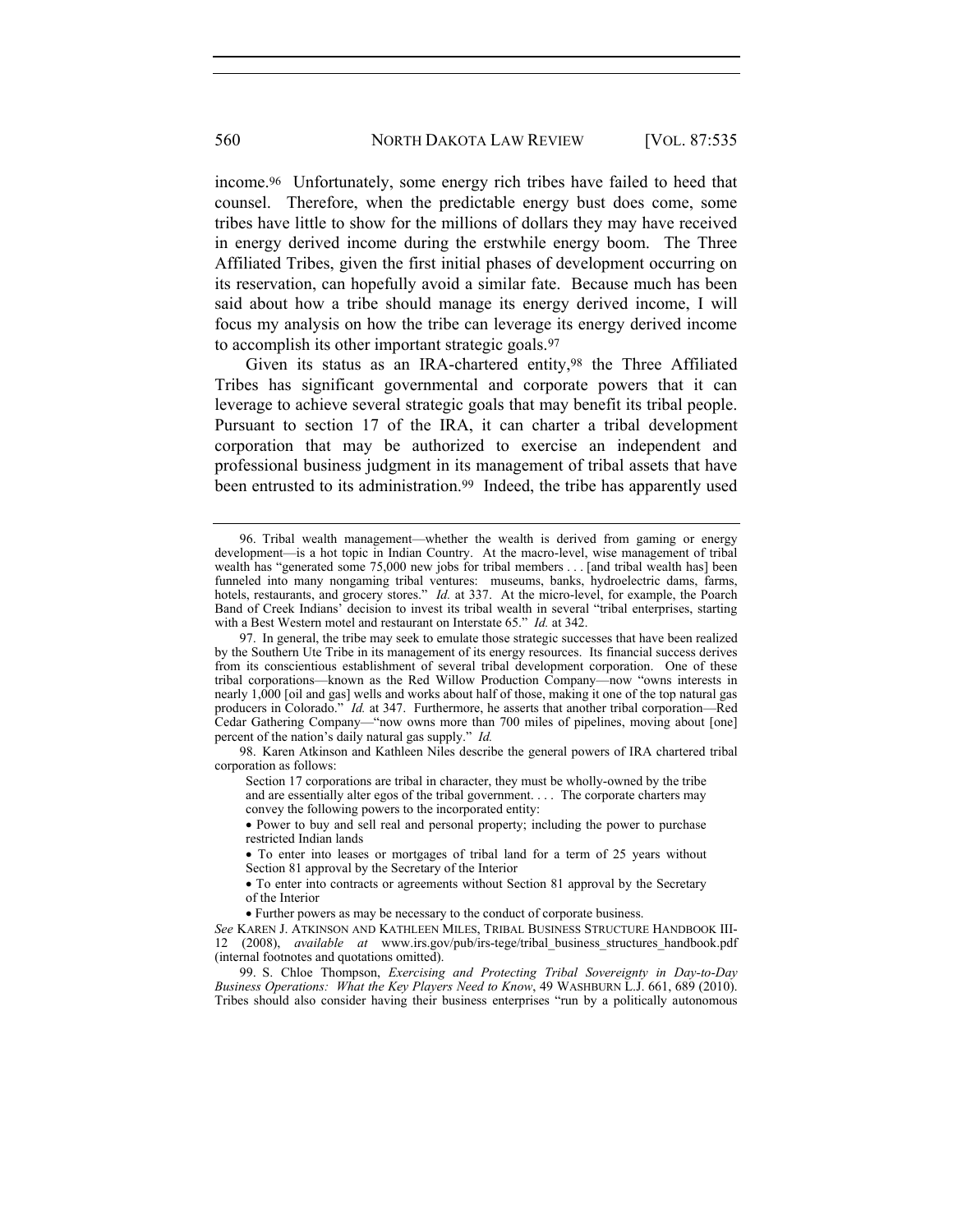this authority to establish a tribal development entity, known as Missouri River Resources. This tribal business entity  $-$  according to its organic documents — is intended to perform the same development functions that have been so successfully performed by some of the Southern Ute Tribe's development corporations.<sup>100</sup>

However, while some tribal development corporations have become extremely successful business institutions, many other tribal development corporations have either floundered or failed. Indian development experts have offered no sure fire managerial recipe that will make a particular tribal development corporation successful, but there are at least two essential ingredients to a successful tribal enterprise: (1) an unswerving commitment to obtaining what the tribal people will need to survive and flourish and (2) the tribal leadership's incorruptible and unyielding will to bend its governmental and corporate powers to the realization of this long-term goal. Furthermore, the tribe's leadership must objectively identify and empower only those tribal enterprises that have a demonstrated capacity to contribute meaningfully to the realization of the tribe's overarching strategic goal.<sup>101</sup>

Therefore, the tribe, in assessing its alternative corporate-based opportunities, has to carefully determine which of those opportunities can serve as a vehicle for achieving its long-term goals. For example, the tribe could assess whether North Dakota's establishment of its Legacy Fund its vehicle for the investment of a significant portion of its energy revenues into a permanent and diversified wealth fund — <sup>102</sup> should serve as a model

101. Thompson, *supra* note 99, at 714 (acknowledging the tribes' new corporate endeavors increase the "risk of direct challenges to their sovereignty" and remarking on the irony that it has been "tribal sovereignty and self-determination . . . that have enabled [tribal] economic growth").

102. *See Legacy Fund Gets Its Start*, BISMARCK TRIB. (Sept. 13, 2011), http://bismarcktribune.com/news/opinion/editorial/legacy-fund-gets-its-start/article\_65cef2e0 dd56-11e0-983a-001cc4c03286 html. North Dakota voters approved the establishment of the North Dakota Legacy Fund. Indeed, the first deposit, some \$34.3 million, has already been placed into that fund. *Id.* By the fund's terms, none of the deposited monies can be spent until June 2017 and, in any event, no more than fifteen percent of those funds can be spent in any biennium. *Id.* However, some critics have asked why those monies are deposited in an account with the Bank of

body . . . separate from the tribal governing body." *Id.* at 693. But, regardless of how the tribal businesses are structured, they must lay "the framework for the consistent assertion and protection of tribal sovereignty." *Id.* at 695.

<sup>100.</sup> *See* MISSOURI RIVER RESOURCES, BUSINESS PLAN 5 (Dec. 2010), *available at* http://missouririverresources.com/files/mrr\_Business\_Plan\_pdf. The tribal business plan for this company, Missouri River Resources, states that the tribe "wish[es] to proceed with the formation of a [t]ribal oil and gas company to allow the [tribe] to actively participate in the exploration of the oil and gas resources located on lands within the Fort Berthold reservation, and to gain greater control over the development of the resources." *Id.* The tribe's overall goal is "to build an oil and gas exploration and production company, with initial recoverable reserves of 500,000 Bbl." *Id.* The tribe's hope is that this company "will provide a significant base for the [t]ribe to increase control over the oil and gas activities on the [r]eservation, develop a legacy for future growth and expansion, and provide quality opportunities for Tribal members to participate in this dynamic venture." *Id.*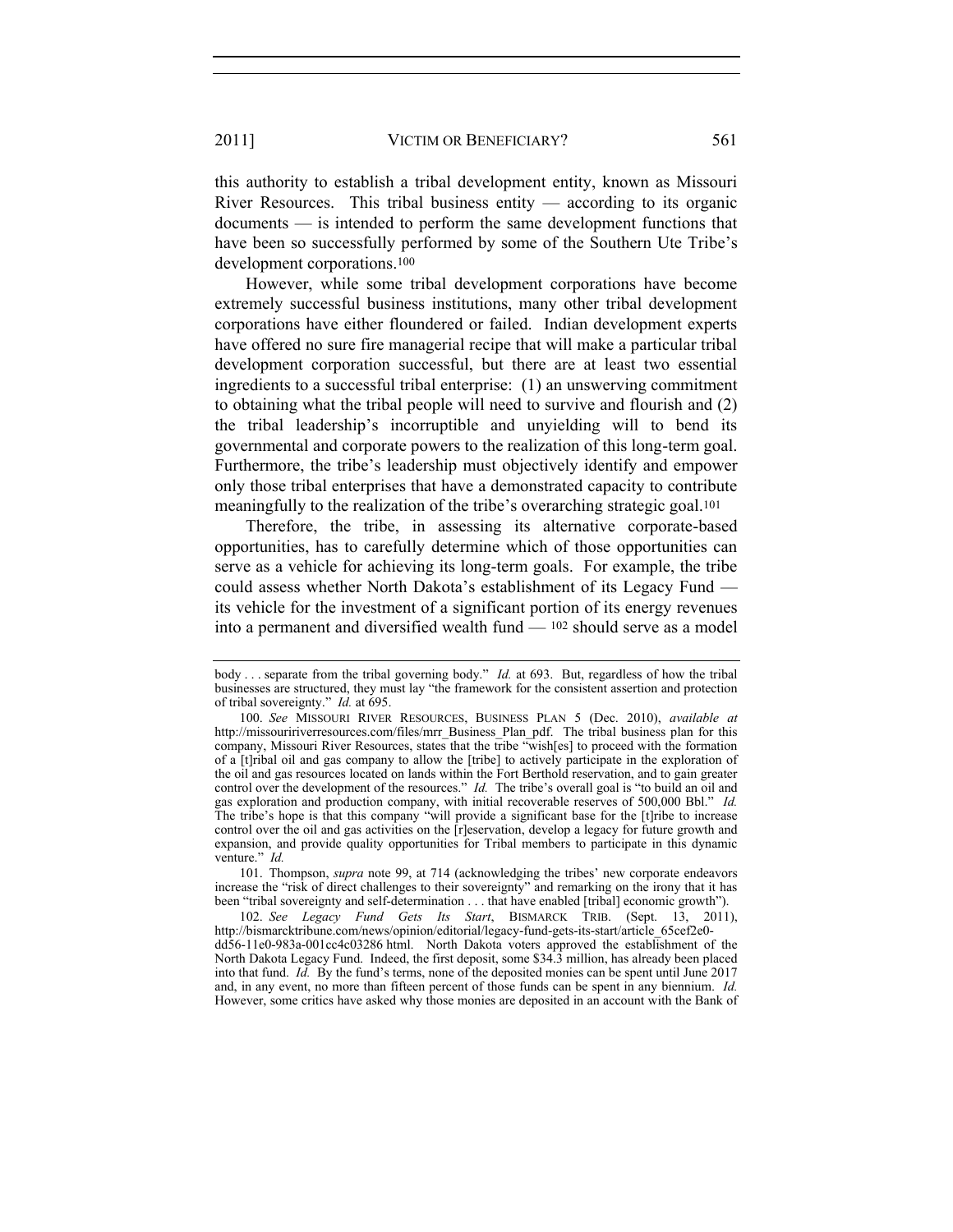that it may choose to emulate. The fund's strategic goal is to leverage today's state energy revenues as its long-term means to create new and better social and economic options for both its present and future generations of North Dakotans.103 Similarly, the tribe could choose to use its oil and gas income as its means of leveraging the tribal people's future social and economic options. These leveraged options could include better tribal educational opportunities, improved tribal health care, an adequately funded tribal land consolidation initiative, and more tribal funding for individually owned business enterprises. However, some Indian development experts emphasize that a majority of the tribal people must buy in to any proposed tribal development strategy. Only if the tribal people are persuaded that a given tribal development strategy is governed by an incorruptible and unyielding commitment to the improvement of their lives, will they give it their unqualified support.<sup>104</sup>

## 4. *The Tribe's Strategy for Building Its Human and Social Capital Resources*

The tribe may direct some portion of its energy derived income to the building of the tribal people's human and social capital resources. Development experts have not said much about this tribal strategic opportunity, but it may be the tribe's most important strategic goal. To achieve this goal, the tribe must engage its tribal people as those politically and socially responsible stakeholders who will be directly responsible for the rebuilding of the tribe's families, communities, and traditional cultural associations. How the tribe can leverage its energy resources so as to develop the tribal people's human and social capital resources is discussed in the following sections.

## a. Articulating Its Strategic Vision

The tribe can accomplish its strategic goal through the establishment of an appropriately capitalized and professionally managed tribal wealth fund, but this initiative can only succeed with the tribal people's understanding and assent. Therefore, it may, via several reservation-wide forums, engage the tribal people in a frank and open discussion as to what a proposed tribal

North Dakota that earns only one percent interest. *Id.* There is considerable optimism about the fund's future given that "[d]aily crude oil production hit 423,550 barrels in July [2011], 40,000 barrels a day more than in June." *Id.*

<sup>103.</sup> *Id.*

<sup>104.</sup> WILKINSON, *supra* note 95, at 280 (contending the "combination of public involvement and accountability requires [tribal] elected officials to do much walking of the membership, as it is called, and contributes to a buy-in by the membership of tribal decisions").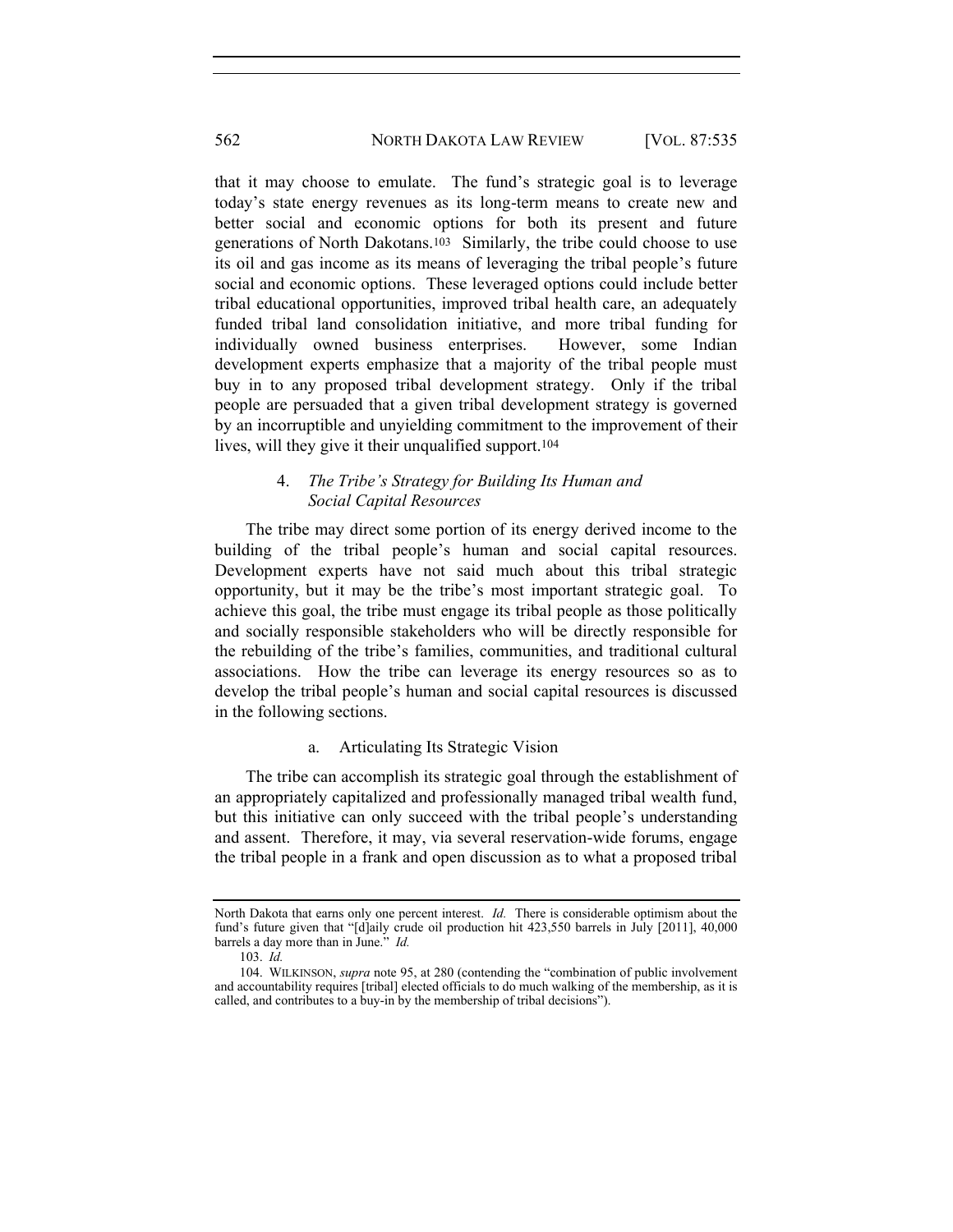wealth fund should look like and how it should be administered. There will likely be some tribal members who advocate for the immediate per capitabased payment of the tribe's energy derived income to the tribal people. In response, the tribe may choose to immediately devote some of its energy derived income to fund small tribal opportunity grants or loans that will enable qualified tribal members to directly participate in the new oil and gas industry. Through its provision of targeted grants or loans, the tribe can help tribal members who want to start small business enterprises, who want to obtain the required technical training and skills to compete in the energy industry, or who want to obtain tools and equipment that are required for work in that industry. By assisting its qualified tribal members in their efforts to participate in the new energy economy, the tribe can demonstrate its commitment to building its people's capacity to directly benefit from this new industry on the reservation.

Only through its steadfast adherence to its overall strategic goal can the tribe successfully use any given means, such as a tribal wealth fund, to leverage the development of the tribal people's human and social capital resources. In this light, the tribe's new oil wealth will serve as its strategic foil for provoking the tribal people to debate and discuss how they can, and will, participate in the achievement of this overarching strategic goal.<sup>105</sup> In the next section, I describe how the tribe may seek to engage its tribal members as direct stakeholders who have a legitimate right to participate in the design of the tribe's plan for the future use of its revenues derived from oil and gas development on the Fort Berthold Reservation.

# b. Power Sharing with the Tribal Communities

The tribe can also leverage its energy resources as a means of encouraging the tribal communities and the traditional culturally-based associations to take greater responsibility for managing development's impacts and risks on the reservation. Although the tribe's IRA charter and constitution seemingly centralizes governmental and corporate decision making within the tribal council,<sup>106</sup> the centralization does not prohibit the

<sup>105.</sup> *See* WILLIAM ISAACS, DIALOGUE AND THE ART OF THINKING TOGETHER 272-73 (1999) (contending that any people or group, including tribal people, will benefit from the practice of "reflective dialogue"). The reflective dialogue-based process requires all of the participants therein to reflect on what they are doing and the impact they are having on others. *Id.* "People [in this dialogue] are now willing to examine the rules that have governed how they have operated. They are prepared to begin to explore the nature of the structures that guide their behavior and action, and they do so increasingly publicly." *Id.*

<sup>106.</sup> *See* Corporate Charter of the Three Affiliated Tribes of the Ft. Berthold Reservation, N.D., ratified Apr. 24, 1937; Constitution and Bylaws of the Three Affiliated Tribes of the Fort Berthold Reservation art. VI.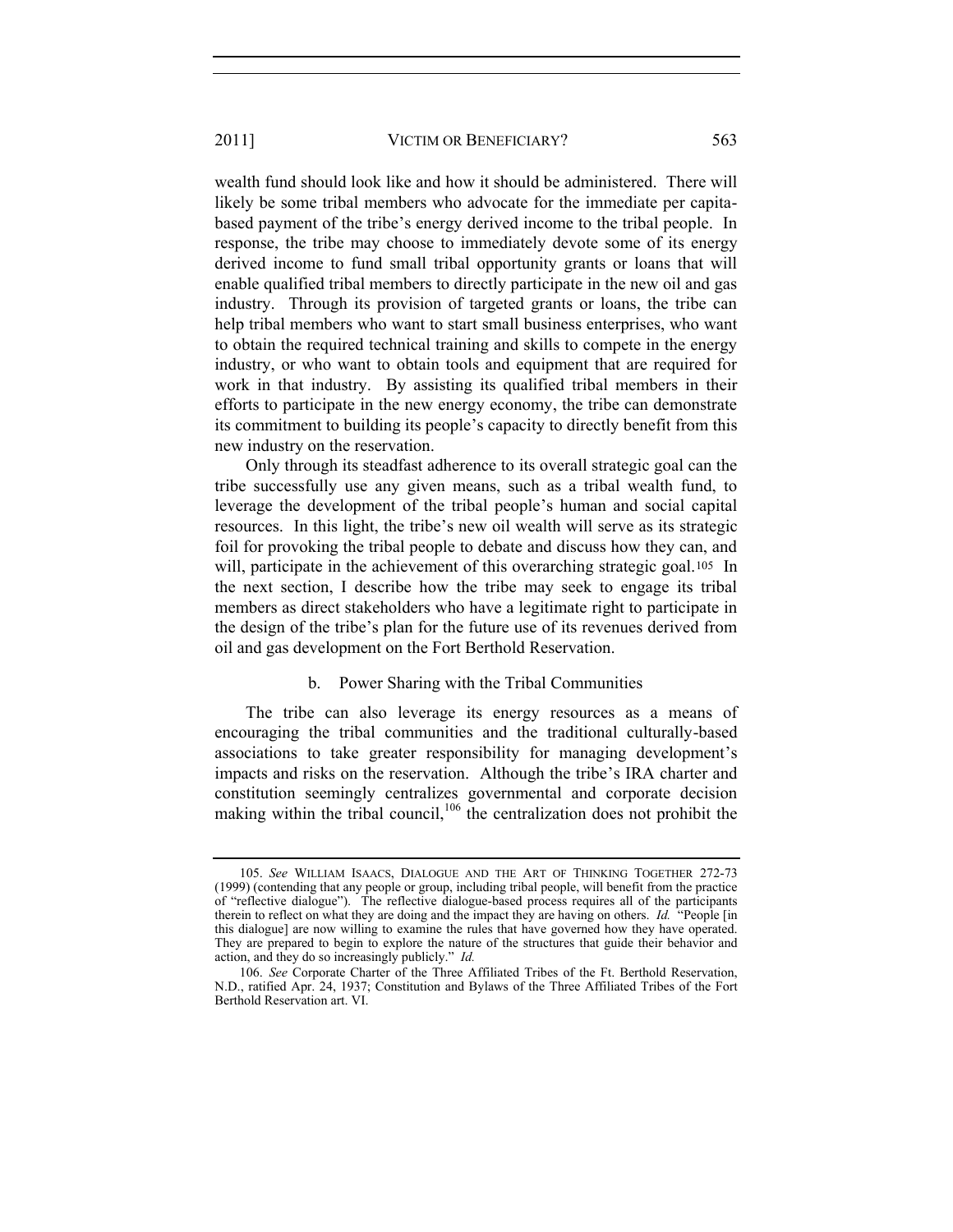tribe from taking affirmative and voluntary actions to share its decisionmaking powers with those tribal communities and groups that will bear the brunt of future development on the reservation. Its power sharing efforts can also serve to rebalance, in a culturally and politically appropriate manner, the IRA's overly centralized governmental structures. Therefore, the tribe may consider the following steps toward a new political engagement with its tribal members.<sup>107</sup>

The first step is power sharing with the unduly impacted tribal communities and groups. The tribe may accord to those heavily impacted tribal communities and groups a decision-making role in the design of a tribal energy policy that is intended to mitigate development's intrusive effects. Beyond this power sharing step, the tribe may consider how it can empower other tribal communities and groups — through, for example, the tribal chartering and funding of new community development associations — so that they too can take a greater responsibility for building the tribal people's human and social capital resources.<sup>108</sup>

The second step is engagement with the younger tribal members. The tribe may also leverage its energy resources as its means for engaging its most gifted and qualified young tribal men and women. It could, for example, stimulate their commitment to tribal public service through targeted employment and internship opportunities with the various tribal energy focused departments and agencies. These tribal efforts would seek to grow a cadre of new, young tribal administrators and leaders who would, over time, become qualified to lead the tribal people towards their new economic and social future. Furthermore, this tribal effort would contribute to building those young people's social and technical skills so as to qualify them for future leadership positions within the tribal government.<sup>109</sup>

The tribe's success in leveraging its energy resources to achieve its strategic objectives is—as has been observed by development experts—as crucial to both the maximization of development's benefits and the minimization of development's costs to the tribal people.

<sup>107.</sup> The tribe, for example, may want to adopt the suggested democratic mechanism of a tribal referendum on "large [tribal] expenditures and matters of great importance ... WILKINSON, *supra* note 95, at 280.

<sup>108.</sup> "Sovereignty building," as Charles Wilkinson calls it, is the joint responsibility of the tribal people and their leadership. He quotes law professor Frank Pommersheim who describes this process as embodying the "legal and ethical thrust of [the] Indian people to develop and to improve their institutions and government . . . ." *Id.* at 283.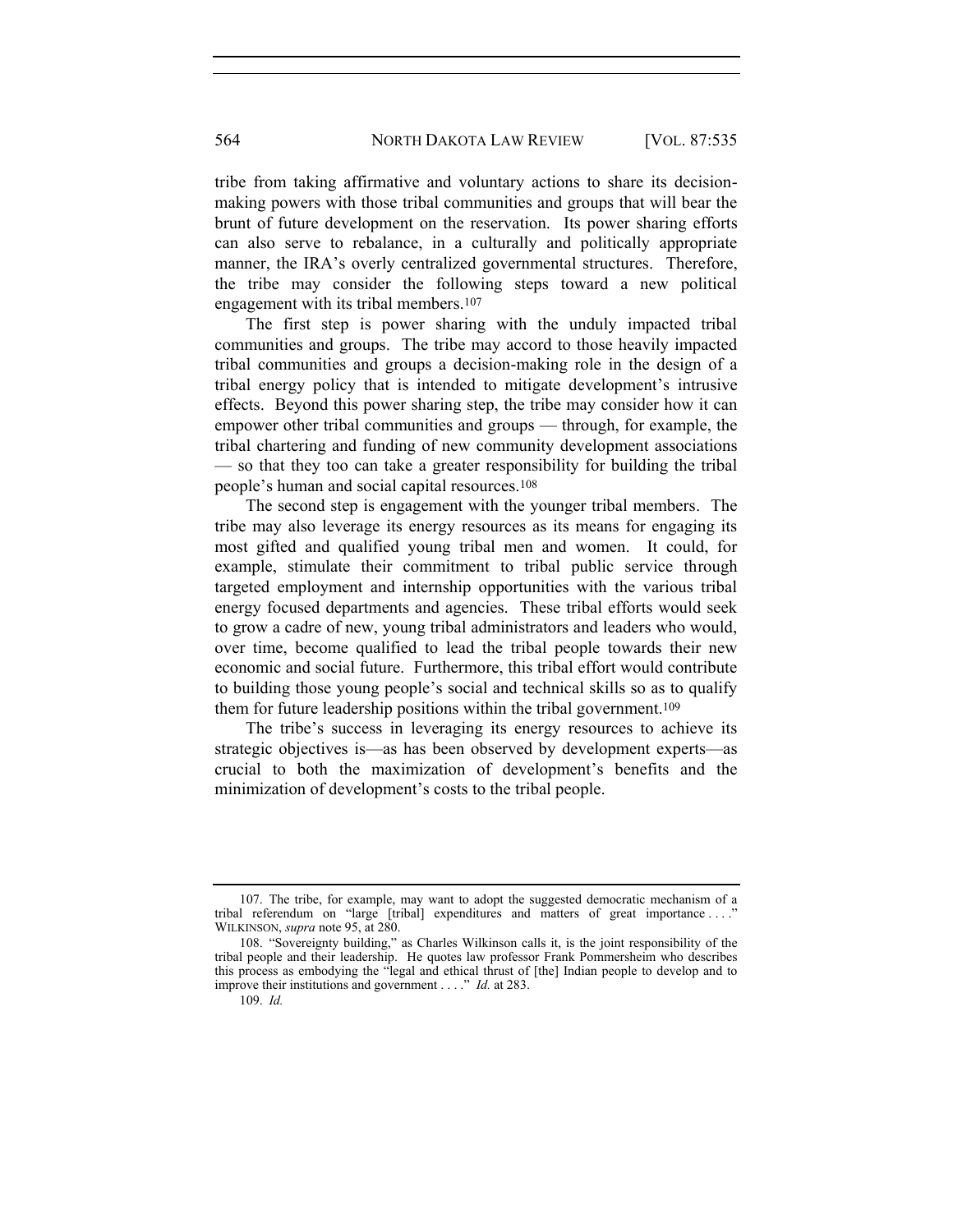## V. THE TRIBE'S GOVERNMENTAL INITIATIVE TO REGULATE DEVELOPMENT ON THE FORT BERTHOLD INDIAN RESERVATION

Large-scale oil and gas development, even on the Fort Berthold Indian Reservation, can be managed in a legally and socially responsible manner. However, the Three Affiliated Tribes, due to its quasi-sovereign status within the reservation, is the only entity with the will and the interest to take on this challenge. Indeed, the tribal chairman, in his recent congressional testimony, expressed the tribe's goal of maximizing development's benefits, while minimizing its eco-social costs, to the tribal people of this reservation.110 His testimony restates the overarching rationale that is now routinely invoked to justify governmental regulation of oil and gas development throughout the United States.<sup>111</sup>

### A. EFFICIENCY AND FAIRNESS AS THE BASIS FOR TODAY'S GOVERNMENTAL REGULATION OF OIL AND GAS DEVELOPMENT

The tribe, like other responsible governments, seeks to balance two potentially conflicting governmental goals. First, it seeks to ensure that development is done in a reasonably efficient manner that will avoid any undue physical or economic waste of its energy resources. Second, it seeks to ensure that development does not cause any undue environmental or other harm to the tribal people or their lands and resources.112 Not surprisingly, virtually all contemporary resource conservation laws likewise express this goal of balanced resource development. These laws, for example, routinely prohibit any resource development that will cause undue harm to the surrounding environment.<sup>113</sup>

<sup>110.</sup> *Oversight Hearing*, *supra* note 85, at 19. Chairman Hall, in his testimony before a congressional oversight committee that was conducting a hearing on energy development on Indian lands, made these following remarks:

As the [c]hairman of the MHA Nation, I now have the responsibility for our tribal lands as well as our individual Indian lands. Our focus must be on maximizing the economic benefit that the MHA Nation and its members can receive from the oil and gas resources under our lands. At the same time, our lands must be protected by appropriate federal and tribal regulations, adopted and enforced on a cooperative basis, which protects our environment and our people.

*Id.* 

<sup>111.</sup> State oil and gas conservation laws strive to balance the goal of resource development with the goal of environmental protection. Whether these state conservation laws actually realize a fair balance between these competing goals is a matter of on-going debate. *See* U.S. DEP'T OF ENERGY, STATE OIL AND NATURAL GAS REGULATIONS DESIGNED TO PROTECT WATER SOURCES 8 (May 2009), *available at* http://www.gwpc.org/e-library/documents/general/State%20 Oil%20and%20Gas%20Regulations%20Designed%20to%20Protect%20Water%20Resources.pdf.

<sup>112.</sup> *Oversight Hearing*, *supra* note 85, at 19.

<sup>113.</sup> U.S. DEP'T OF ENERGY, *supra* note 111, at 6.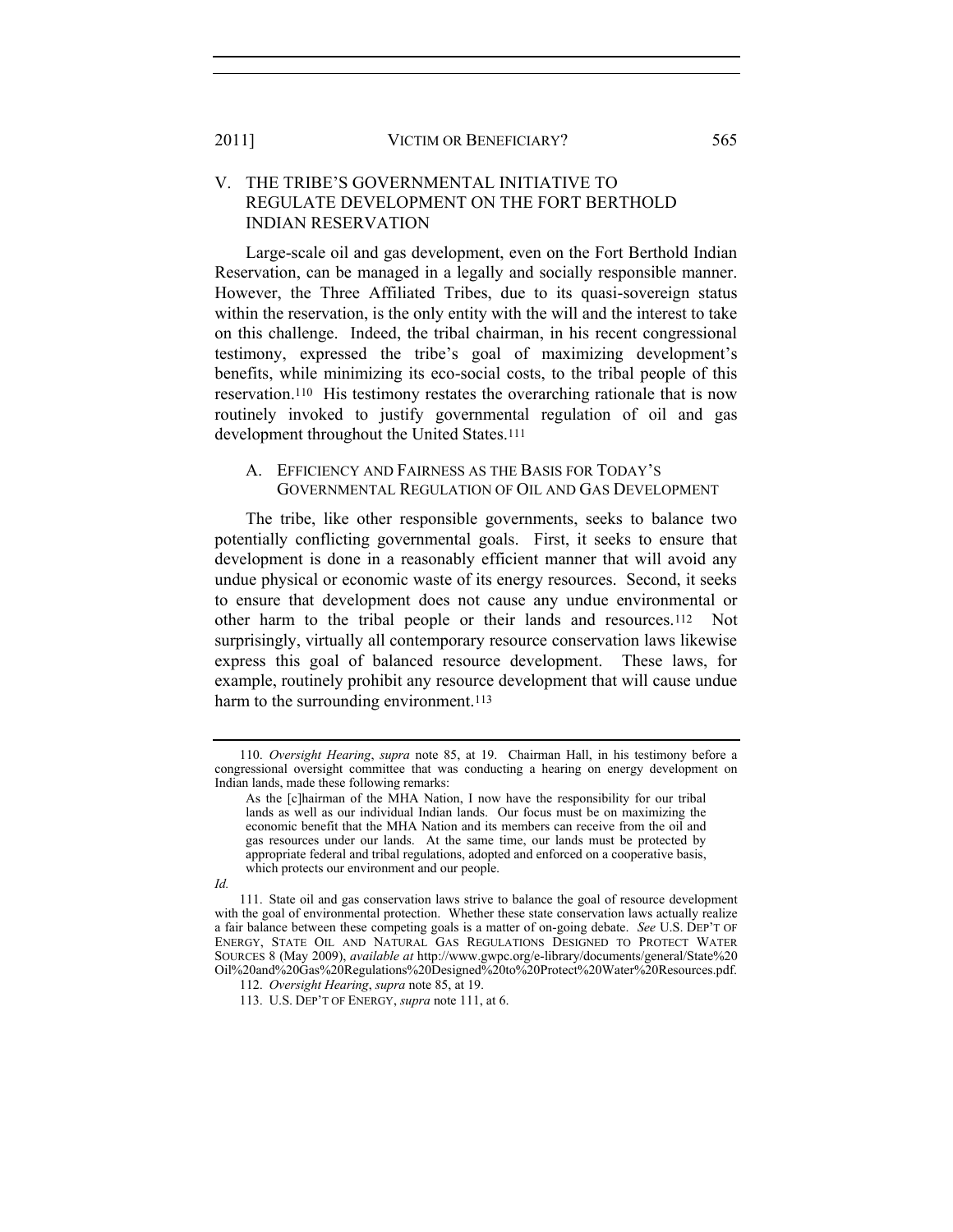But, as a practical reality, the degree to which any given government actually enforces this regulatory ideal, through its on the ground application of its conservation policies and practices, depends on its underlying social and economic priorities.114 Similarly, the Three Affiliated Tribe's conservation-based initiatives will likely be somewhat influenced by its own evolving economic and social priorities with regard to development on the Fort Berthold Indian Reservation. The tribal people's direct interest in ensuring the wise use and investment of these tribal oil revenues will likely motivate them to fully participate in an on-going tribal dialogue regarding the best use of these funds.

## B. WHAT THE TRIBE CAN LEARN FROM ITS REVIEW OF OIL AND GAS CONSERVATION LAWS

The tribe, as its initial regulatory step, should review the general regulatory structure of contemporary oil and gas conservation laws. As a general matter, today's state resource conservation laws share a remarkably similar regulatory structure. This similarity is evidenced by their typical provisions regulating: (a) the permitting process for oil and gas wells; (b) well construction standards; (c) the hydraulic fracturing process; (d) the temporary abandonment of oil and gas wells; (e) the plugging of oil and gas wells; (f) oil and gas storage tanks; (g) the construction and maintenance of waste or other types of pits; and (h) waste handling and spills.<sup>115</sup>

Furthermore, these state conservation laws routinely delegate to their respective regulatory agencies the job of managing the energy industry within their states. These agencies, as part and parcel of their delegated regulatory authority, are empowered to develop detailed regulations as their means of enforcing their respective state's conservation laws. Therefore, they carry out their regulatory duties through the medium of detailed regulations, formal and informal guidance documents, local field rules, and an evolving set of best management practices. Furthermore, they conduct field inspections and related regulatory oversight, which may include the actual witnessing of significant operations such as well construction, testing, and plugging.<sup>116</sup>

However, some critics do argue that the dual regulatory goals of resource development and environmental protection have proven, in practice, to be inherently incompatible. They further contend that the states' regulatory agencies tend to be biased in favor of energy production

<sup>114.</sup> *Id.*

<sup>115.</sup> *Id.*

<sup>116.</sup> *Id.*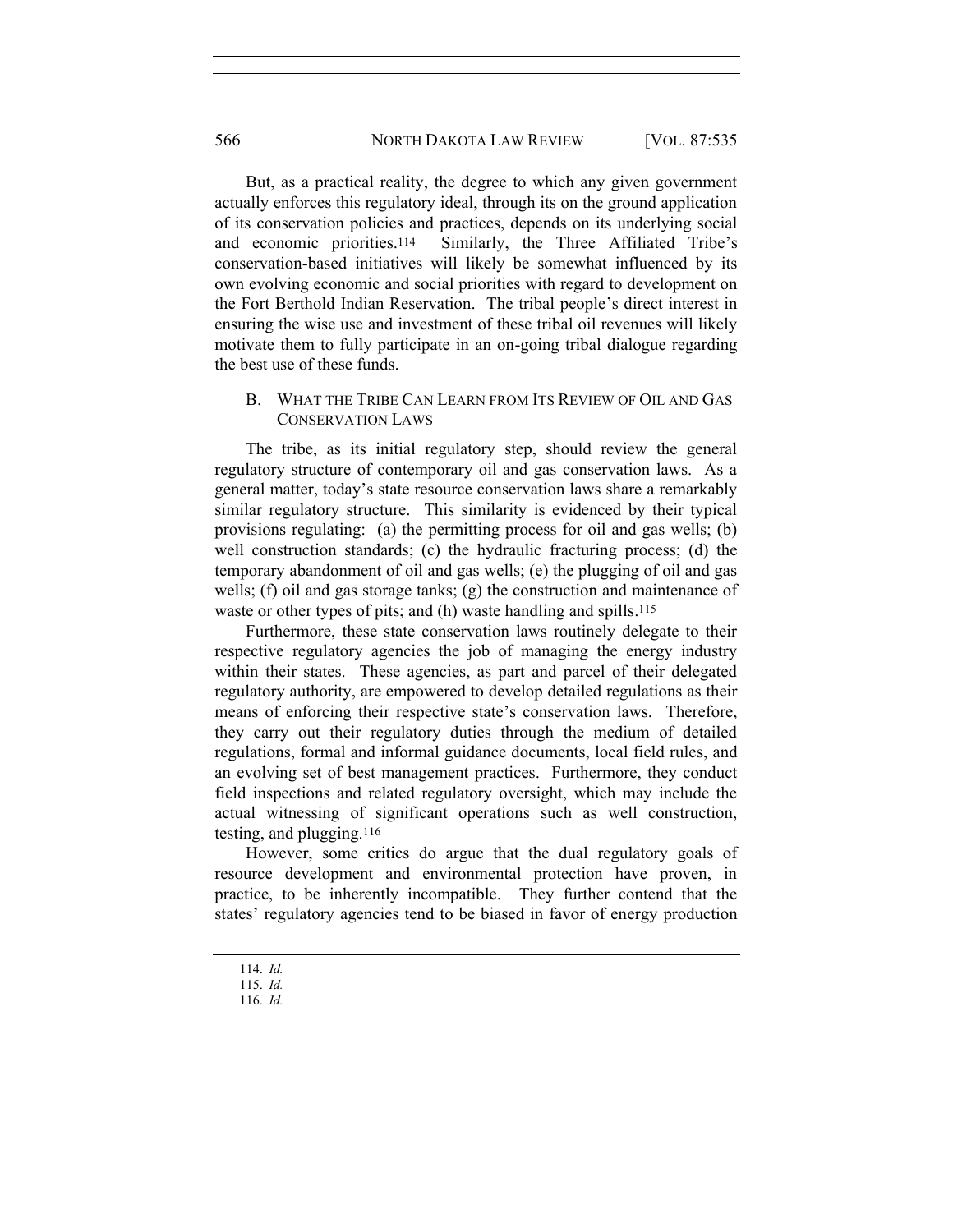and against the reasonable needs of environmental protection.117 For that reason, the tribe may want to consider some additional environmental safeguards as its means of balancing the possibly competing goals of resource development and environmental protection on the reservation.

## C. WHAT ENVIRONMENTAL SAFEGUARDS WILL ADEQUATELY ADDRESS THE DISTINCTIVE SOCIAL AND ENVIRONMENTAL NEEDS OF THE FORT BERTHOLD INDIAN RESERVATION

The tribe may consider, as its second regulatory step, the following environmental safeguards that seek to achieve a balance between promoting development, on the one hand, and protecting the environmental interests of the tribal people, on the other hand. These environmental safeguards may also directly address those distinctive risks that are presented by types of oil and gas extraction technologies—horizontal drilling and hydraulic fracturing—that are now in use on the reservation.118 These suggested safeguards include the following:

 1. Protection of tribal surface owners' rights: The tribe may require developers to protect tribal surface owners by giving them advance written notice (e.g., thirty days prior to any proposed surface disturbance) of any proposed surface disturbance and by paying them damages for any loss of income due to crop loss or for other injuries to their surface resources;<sup>119</sup>

 2. Protection of tribal and allotted water supplies: The tribe may require developers to protect tribal or allotted water supplies from pollution or undue waste by conducting appropriate water quality and quantity studies of development's impact on tribal and allotted water supplies, both before and during the development process;<sup>120</sup>

 3. Protection of tribal and allotted ground water supplies from contamination by the hydraulic fracturing process: The tribe may require developers to protect tribal and allotted groundwater supplies from any contamination from the hydraulic fracturing process through their adherence to adequate well casing and cementing standards;<sup>121</sup>

4. Protection of tribal air resources: The tribe may require developers to use the best available technologies and industry practices

<sup>117.</sup> *Id.* at 8.

<sup>118.</sup> *See* ARK. PUB. POLICY PANEL, MODEL OIL AND GAS LAWS, REGULATIONS AND ORDINANCES 1 (Mar. 2011), *available at* http://www.ARPanel.org/content/Model%20Gas%20 Laws.pdf.

<sup>119.</sup> *Id.*

<sup>120.</sup> *Id.*

<sup>121.</sup> *Id.*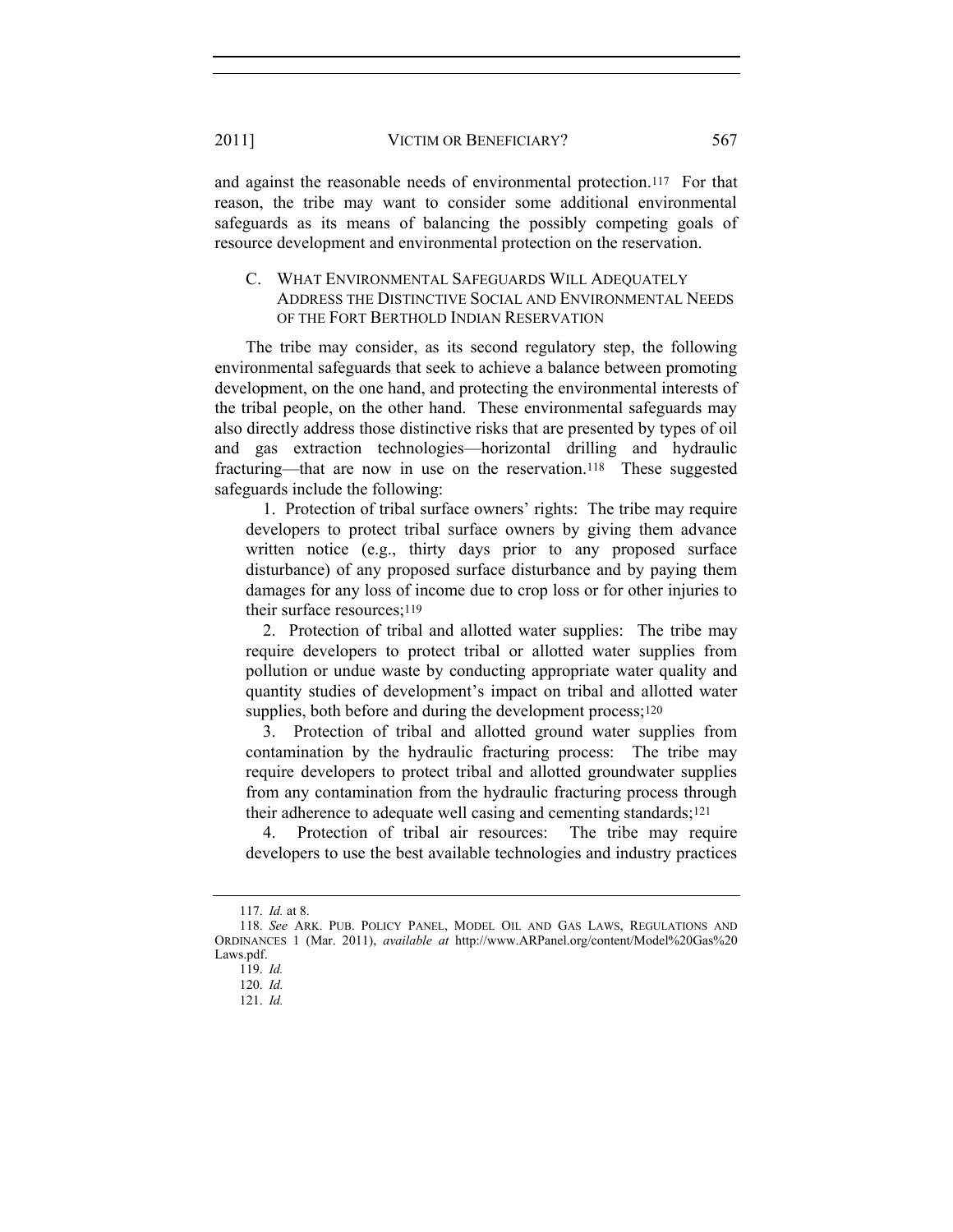to reduce or eliminate any health related threats to the tribal residents from any emissions that occur during the development process;<sup>122</sup>

 5. Protection of tribal residents from undue noise: The tribe may require developers to protect tribal residents from any undue noise that may occur during the development process through their adherence to an appropriate noise standard (e.g., a standard measured in decibel units):<sup>123</sup>

 6. Tribal well inspection requirements: The tribe may require a well to be inspected prior to production, while hydraulic fracturing is occurring on a well, and before a well is reclaimed;<sup>124</sup>

 7. Disclosure of drilling chemicals used in the hydraulic fracturing process: The tribe may require developers to disclose the Chemical Abstract Service (CAS) number and the volume of each substance used by those developers in the hydraulic fracturing process;<sup>125</sup>

 8. Well site reclamation requirements: The tribe may require developers to ensure the timely reclamation of any abandoned well site by the posting of a bond that is equal to the cost of plugging and reclaiming any abandoned well site;126 and

 9. Best management practices requirements: The tribe may require developers to use the best available technology and management practices so as to minimize any risks or threats to the tribal environment.<sup>127</sup>

The tribe should assess whether, given the local conditions that govern oil and gas development on the Fort Berthold Indian Reservation, all of these environmental and health related requirements may be necessary to protect the interests and rights of the tribal residents. Further, the tribe may consult with the BIA, EPA, and BLM to determine whether the federal government's existing regulatory structure that governs oil and gas development deals adequately with these environmental and health related interests on the reservation. The tribe, like other responsible governments, understandably seeks to balance its development and conservation goals. Striking the right balance between these sometimes competing goals requires the tribe to exercise its regulatory discretion in manner that gives due consideration to each of these respective goals.

122. *Id.*

- 123. *Id.*
- 124. *Id.* at 2.
- 125. *Id.*
- 126. *Id.*
- 127. *Id.*